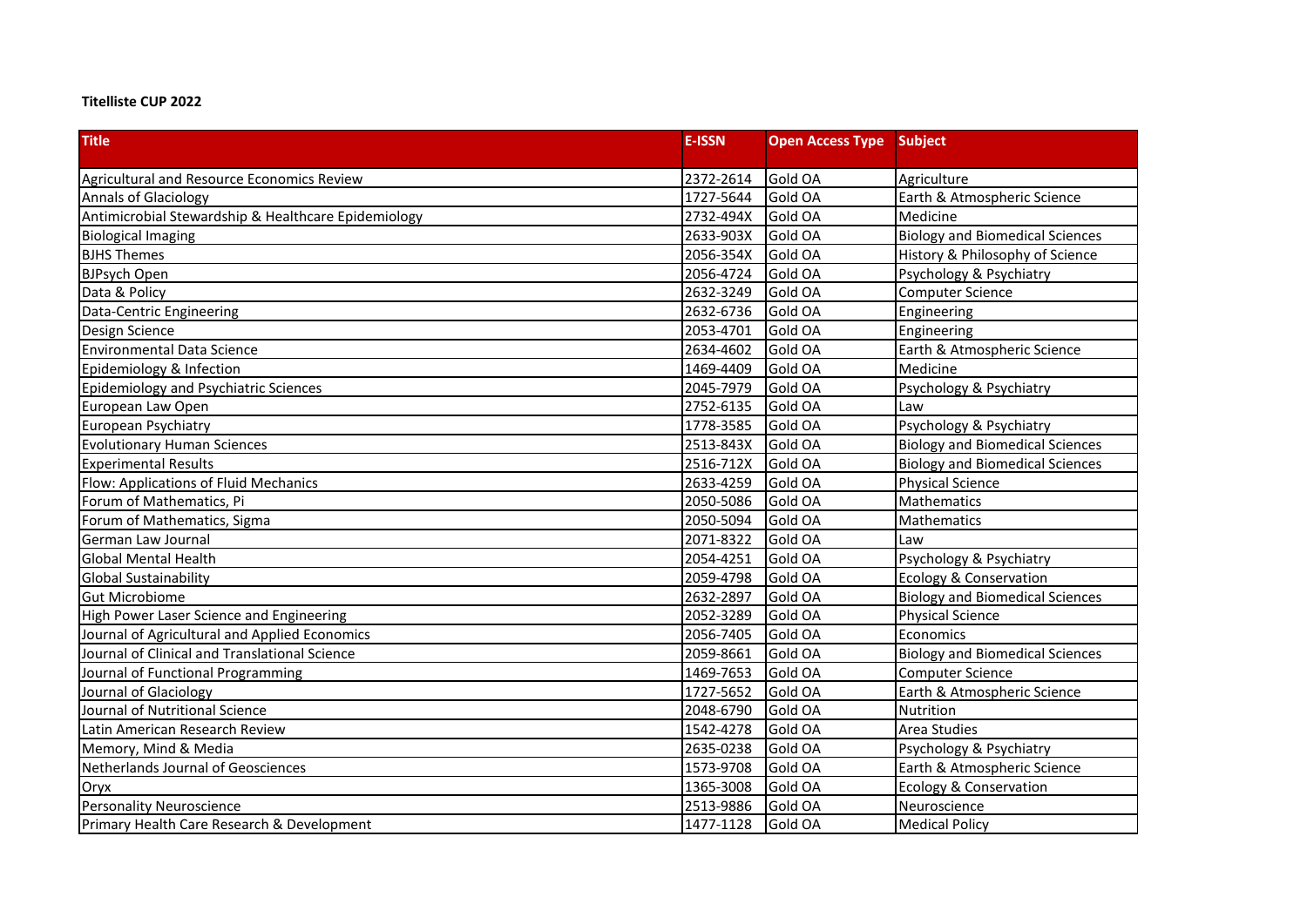| Public Health Nutrition                    | 1475-2727 | Gold OA          | <b>Nutrition</b>                       |
|--------------------------------------------|-----------|------------------|----------------------------------------|
| <b>QRB Discovery</b>                       | 2633-2892 | Gold OA          | <b>Biology and Biomedical Sciences</b> |
| Quantitative Plant Biology                 | 2632-8828 | Gold OA          | Plant Science                          |
| <b>Wearable Technologies</b>               | 2631-7176 | Gold OA          | Engineering                            |
| AJIL Unbound                               | 2398-7723 | Gold OA no APC   | Law                                    |
| <b>BJPsych Bulletin</b>                    | 2056-4708 | Gold OA no APC   | Psychology & Psychiatry                |
| <b>BJPsych International</b>               | 2058-6264 | Gold OA no APC   | Psychology & Psychiatry                |
| <b>British Actuarial Journal</b>           | 2044-0456 | Gold OA no APC   | <b>Business</b>                        |
| Journal of Classics Teaching               | 2058-6310 | Gold OA no APC   | Classics                               |
| Proceedings of the Design Society          | 2732-527X | Gold OA no APC   | Engineering                            |
| Acta Neuropsychiatrica                     | 1601-5215 | Hybrid OA        | Psychology & Psychiatry                |
| Acta Numerica                              | 1474-0508 | Hybrid OA        | <b>Mathematics</b>                     |
| Advances in Archaeological Practice        | 2326-3768 | Hybrid OA        | Archaeology & Anthropology             |
| Africa                                     | 1750-0184 | Hybrid OA        | Area Studies                           |
| Africa Bibliography Research & Development | 2752-6402 | Hybrid OA        | Area Studies                           |
| African Studies Review                     | 1555-2462 | Hybrid OA        | Area Studies                           |
| Ageing & Society                           | 1469-1779 | Hybrid OA        | <b>Social Studies</b>                  |
| AI EDAM                                    | 1469-1760 | <b>Hybrid OA</b> | Engineering                            |
| <b>American Antiquity</b>                  | 2325-5064 | Hybrid OA        | Archaeology & Anthropology             |
| American Journal of International Law      | 2161-7953 | Hybrid OA        | Law                                    |
| American Journal of Law & Medicine         | 2375-835X | <b>Hybrid OA</b> | Law                                    |
| American Political Science Review          | 1537-5943 | Hybrid OA        | Politics & International Relations     |
| Americas                                   | 1533-6247 | Hybrid OA        | History                                |
| <b>Anatolian Studies</b>                   | 2048-0849 | Hybrid OA        | Classics                               |
| <b>Ancient Mesoamerica</b>                 | 1469-1787 | Hybrid OA        | Archaeology & Anthropology             |
| Anglo-Saxon England                        | 1474-0532 | Hybrid OA        | History                                |
| Animal Health Research Reviews             | 1475-2654 | Hybrid OA        | <b>Animal Science</b>                  |
| <b>Annals of Actuarial Science</b>         | 1748-5002 | Hybrid OA        | <b>Business</b>                        |
| Annual of the British School at Athens     | 2045-2403 | Hybrid OA        | Classics                               |
| Annual Review of Applied Linguistics       | 1471-6356 | <b>Hybrid OA</b> | Language & Linguistics                 |
| Antarctic Science                          | 1365-2079 | Hybrid OA        | Earth & Atmospheric Science            |
| Antiquaries Journal                        | 1758-5309 | Hybrid OA        | Archaeology & Anthropology             |
| Antiquity                                  | 1745-1744 | Hybrid OA        | Archaeology & Anthropology             |
| <b>ANZIAM Journal</b>                      | 1446-8735 | Hybrid OA        | Mathematics                            |
| <b>Applied Psycholinguistics</b>           | 1469-1817 | Hybrid OA        | Language & Linguistics                 |
| <b>Arabic Sciences and Philosophy</b>      | 1474-0524 | Hybrid OA        | History & Philosophy of Science        |
| <b>Archaeological Dialogues</b>            | 1478-2294 | Hybrid OA        | Archaeology & Anthropology             |
| <b>Archaeological Reports</b>              | 2041-4102 | Hybrid OA        | Classics                               |
| <b>Architectural History</b>               | 2059-5670 | <b>Hybrid OA</b> | Architecture                           |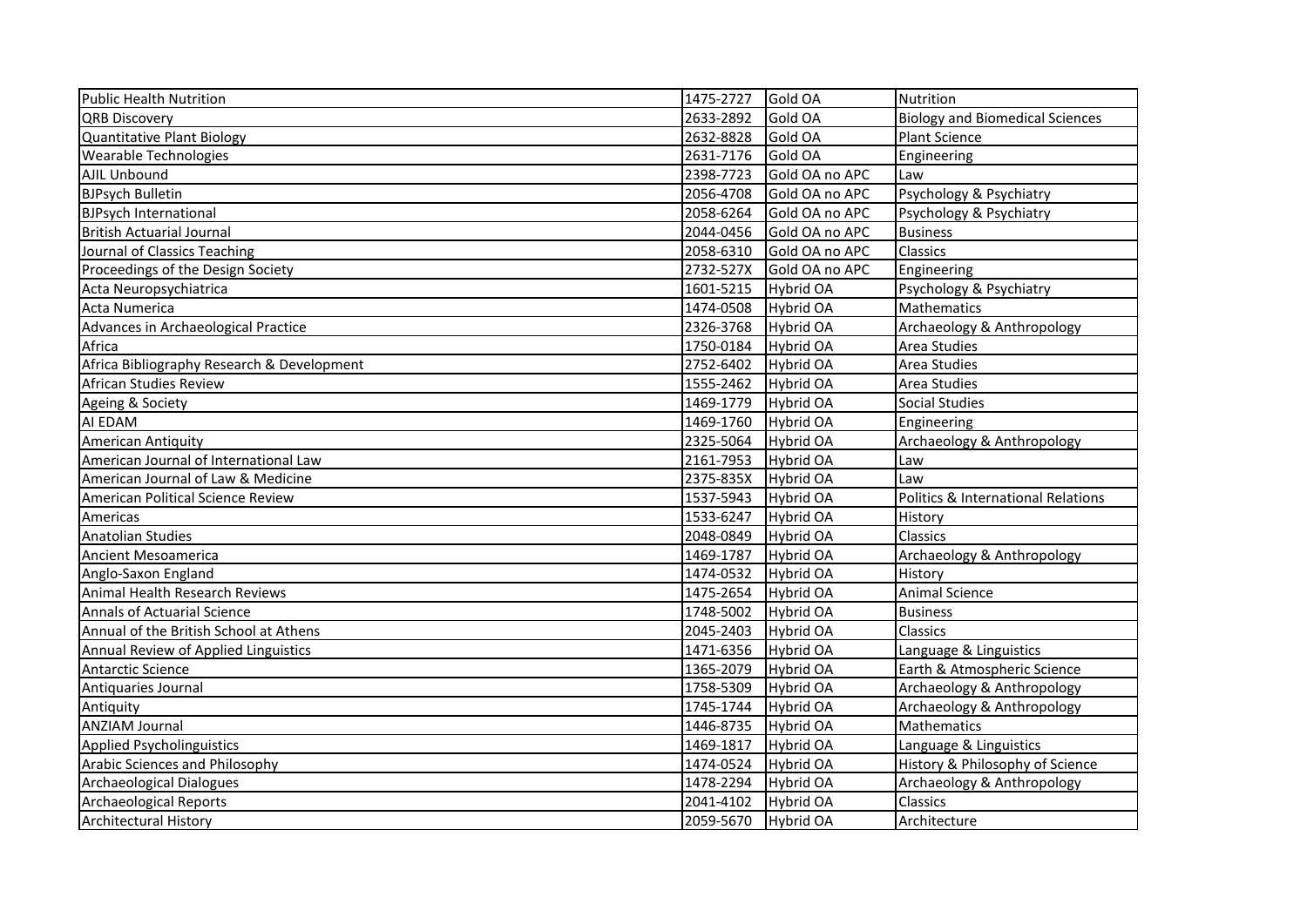| arq: Architectural Research Quarterly                   | 1474-0516 | Hybrid OA        | Architecture                                  |
|---------------------------------------------------------|-----------|------------------|-----------------------------------------------|
| Art Libraries Journal                                   | 2059-7525 | Hybrid OA        | Art                                           |
| Asian Journal of Comparative Law                        | 1932-0205 | <b>Hybrid OA</b> | Law                                           |
| Asian Journal of International Law                      | 2044-2521 | <b>Hybrid OA</b> | Law                                           |
| Asian Journal of Law and Society                        | 2052-9023 | Hybrid OA        | Law                                           |
| ASTIN Bulletin: The Journal of the IAA                  | 1783-1350 | <b>Hybrid OA</b> | <b>Business</b>                               |
| Australasian Journal of Special and Inclusive Education | 2515-074X | <b>Hybrid OA</b> | <b>Social Studies</b>                         |
| Australian Journal of Environmental Education           | 2049-775X | Hybrid OA        | Ecology & Conservation                        |
| <b>Austrian History Yearbook</b>                        | 1558-5255 | <b>Hybrid OA</b> | History                                       |
| <b>Behaviour Change</b>                                 | 2049-7768 | Hybrid OA        | Psychology & Psychiatry                       |
| Behavioural and Cognitive Psychotherapy                 | 1469-1833 | Hybrid OA        | Psychology & Psychiatry                       |
| <b>Behavioural Public Policy</b>                        | 2398-0648 | <b>Hybrid OA</b> | Economics                                     |
| Bilingualism: Language and Cognition                    | 1469-1841 | Hybrid OA        | Language & Linguistics                        |
| <b>Bird Conservation International</b>                  | 1474-0001 | Hybrid OA        | <b>Ecology &amp; Conservation</b>             |
| <b>BJPsych Advances</b>                                 | 2056-4686 | <b>Hybrid OA</b> | Psychology & Psychiatry                       |
| <b>Brain Impairment</b>                                 | 1839-5252 | <b>Hybrid OA</b> | Psychology & Psychiatry                       |
| <b>Britannia</b>                                        | 1753-5352 | Hybrid OA        | Classics                                      |
| <b>British Catholic History</b>                         | 2055-7981 | Hybrid OA        | History                                       |
| British Journal for the History of Science              | 1474-001X | <b>Hybrid OA</b> | History & Philosophy of Science               |
| <b>British Journal of Music Education</b>               | 1469-2104 | <b>Hybrid OA</b> | Music and Performance Studies                 |
| <b>British Journal of Nutrition</b>                     | 1475-2662 | <b>Hybrid OA</b> | Nutrition                                     |
| <b>British Journal of Political Science</b>             | 1469-2112 | Hybrid OA        | <b>Politics &amp; International Relations</b> |
| <b>British Journal of Psychiatry</b>                    | 1472-1465 | <b>Hybrid OA</b> | Psychology & Psychiatry                       |
| <b>Bulletin of Entomological Research</b>               | 1475-2670 | <b>Hybrid OA</b> | <b>Ecology &amp; Conservation</b>             |
| Bulletin of Symbolic Logic                              | 1943-5894 | Hybrid OA        | Mathematics                                   |
| Bulletin of the Australian Mathematical Society         | 1755-1633 | <b>Hybrid OA</b> | Mathematics                                   |
| Bulletin of the School of Oriental and African Studies  | 1474-0699 | Hybrid OA        | Area Studies                                  |
| <b>Business and Human Rights Journal</b>                | 2057-0201 | Hybrid OA        | <b>Business</b>                               |
| <b>Business and Politics</b>                            | 1469-3569 | <b>Hybrid OA</b> | <b>Business</b>                               |
| <b>Business Ethics Quarterly</b>                        | 2153-3326 | <b>Hybrid OA</b> | <b>Business</b>                               |
| <b>Business History Review</b>                          | 2044-768X | Hybrid OA        | <b>Business</b>                               |
| <b>Byzantine and Modern Greek Studies</b>               | 1749-625X | <b>Hybrid OA</b> | History                                       |
| Cambridge Archaeological Journal                        | 1474-0540 | Hybrid OA        | Archaeology & Anthropology                    |
| Cambridge Classical Journal                             | 2047-993X | Hybrid OA        | Classics                                      |
| Cambridge Journal of Postcolonial Literary Inquiry      | 2052-2622 | <b>Hybrid OA</b> | Literature                                    |
| Cambridge Law Journal                                   | 1469-2139 | <b>Hybrid OA</b> | Law                                           |
| Cambridge Opera Journal                                 | 1474-0621 | Hybrid OA        | Music and Performance Studies                 |
| Cambridge Quarterly of Healthcare Ethics                | 1469-2147 | Hybrid OA        | <b>Medical Policy</b>                         |
| Cambridge Yearbook of European Legal Studies            | 2049-7636 | Hybrid OA        | Law                                           |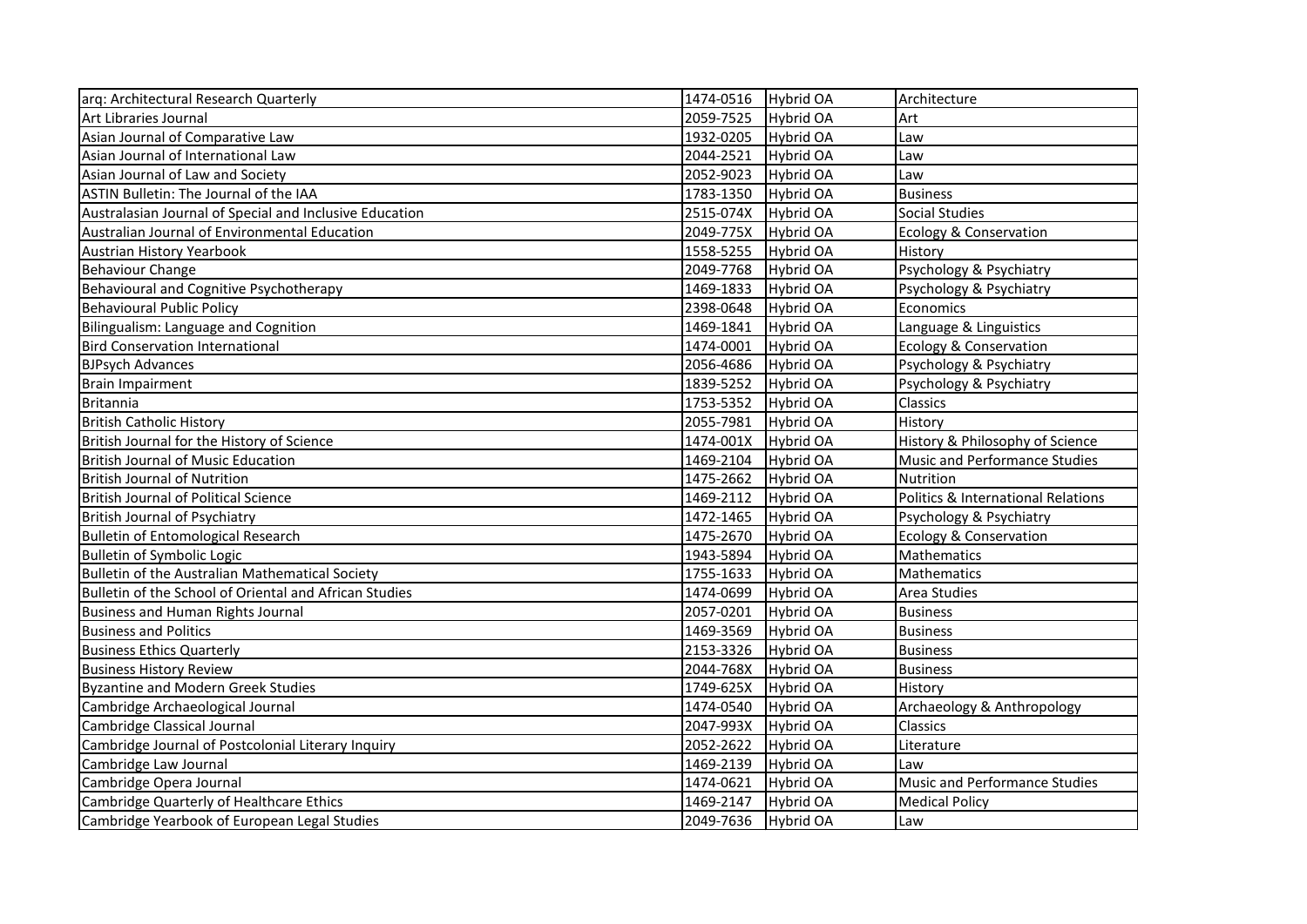| Canadian Entomologist                                                             | 1918-3240 | Hybrid OA        | Ecology & Conservation               |
|-----------------------------------------------------------------------------------|-----------|------------------|--------------------------------------|
| Canadian Journal of Law & Jurisprudence                                           | 2056-4260 | <b>Hybrid OA</b> | Law                                  |
| Canadian Journal of Law & Society / La Revue Canadienne Droit et Société          | 1911-0227 | Hybrid OA        | Law                                  |
| Canadian Journal of Linguistics/Revue canadienne de linguistique                  | 1710-1115 | Hybrid OA        | Language & Linguistics               |
| Canadian Journal of Mathematics                                                   | 1496-4279 | Hybrid OA        | Mathematics                          |
| Canadian Journal of Neurological Sciences                                         | 2057-0155 | <b>Hybrid OA</b> | Neuroscience                         |
| Canadian Journal of Philosophy                                                    | 1911-0820 | <b>Hybrid OA</b> | Philosophy                           |
| Canadian Journal of Political Science/Revue canadienne de science politique       | 1744-9324 | Hybrid OA        | Politics & International Relations   |
| Canadian Journal on Aging / La Revue canadienne du vieillissement                 | 1710-1107 | Hybrid OA        | <b>Social Studies</b>                |
| Canadian Mathematical Bulletin                                                    | 1496-4287 | <b>Hybrid OA</b> | Mathematics                          |
| Canadian Yearbook of International Law / Annuaire canadien de droit international | 1925-0169 | Hybrid OA        | Law                                  |
| Cardiology in the Young                                                           | 1467-1107 | Hybrid OA        | Medicine                             |
| Central European History                                                          | 1569-1616 | <b>Hybrid OA</b> | History                              |
| China Quarterly                                                                   | 1468-2648 | Hybrid OA        | Area Studies                         |
| Church History                                                                    | 1755-2613 | Hybrid OA        | <b>Religious Studies</b>             |
| <b>Classical Quarterly</b>                                                        | 1471-6844 | <b>Hybrid OA</b> | Classics                             |
| <b>Classical Review</b>                                                           | 1464-3561 | Hybrid OA        | Classics                             |
| Clay Minerals                                                                     | 1471-8030 | Hybrid OA        | Earth & Atmospheric Science          |
| <b>CNS Spectrums</b>                                                              | 2165-6509 | <b>Hybrid OA</b> | Psychology & Psychiatry              |
| Cognitive Behaviour Therapist                                                     | 1754-470X | <b>Hybrid OA</b> | Psychology & Psychiatry              |
| Combinatorics, Probability and Computing                                          | 1469-2163 | Hybrid OA        | Mathematics                          |
| Comparative Studies in Society and History                                        | 1475-2999 | <b>Hybrid OA</b> | History                              |
| Compositio Mathematica                                                            | 1570-5846 | Hybrid OA        | Mathematics                          |
| Contemporary European History                                                     | 1469-2171 | Hybrid OA        | History                              |
| Continuity and Change                                                             | 1469-218X | Hybrid OA        | History                              |
| Dance Research Journal                                                            | 1940-509X | Hybrid OA        | <b>Music and Performance Studies</b> |
| Development and Psychopathology                                                   | 1469-2198 | Hybrid OA        | Psychology & Psychiatry              |
| Dialogue: Canadian Philosophical Review / Revue canadienne de philosophie         | 1759-0949 | <b>Hybrid OA</b> | Philosophy                           |
| Disaster Medicine and Public Health Preparedness                                  | 1938-744X | Hybrid OA        | Medicine                             |
| Du Bois Review: Social Science Research on Race                                   | 1742-0598 | <b>Hybrid OA</b> | Social Studies                       |
| Early China                                                                       | 2325-2324 | <b>Hybrid OA</b> | Archaeology & Anthropology           |
| <b>Early Music History</b>                                                        | 1474-0559 | Hybrid OA        | Music and Performance Studies        |
| Earth and Environmental Science Transactions of The Royal Society of Edinburgh    | 1755-6929 | <b>Hybrid OA</b> | Earth & Atmospheric Science          |
| Ecclesiastical Law Journal                                                        | 1751-8539 | <b>Hybrid OA</b> | Law                                  |
| <b>Econometric Theory</b>                                                         | 1469-4360 | Hybrid OA        | Economics                            |
| Economics & Philosophy                                                            | 1474-0028 | Hybrid OA        | Philosophy                           |
| <b>Eighteenth-Century Music</b>                                                   | 1478-5714 | <b>Hybrid OA</b> | Music and Performance Studies        |
| English Language & Linguistics                                                    | 1469-4379 | Hybrid OA        | Language & Linguistics               |
| <b>English Today</b>                                                              |           | Hybrid OA        | Language & Linguistics               |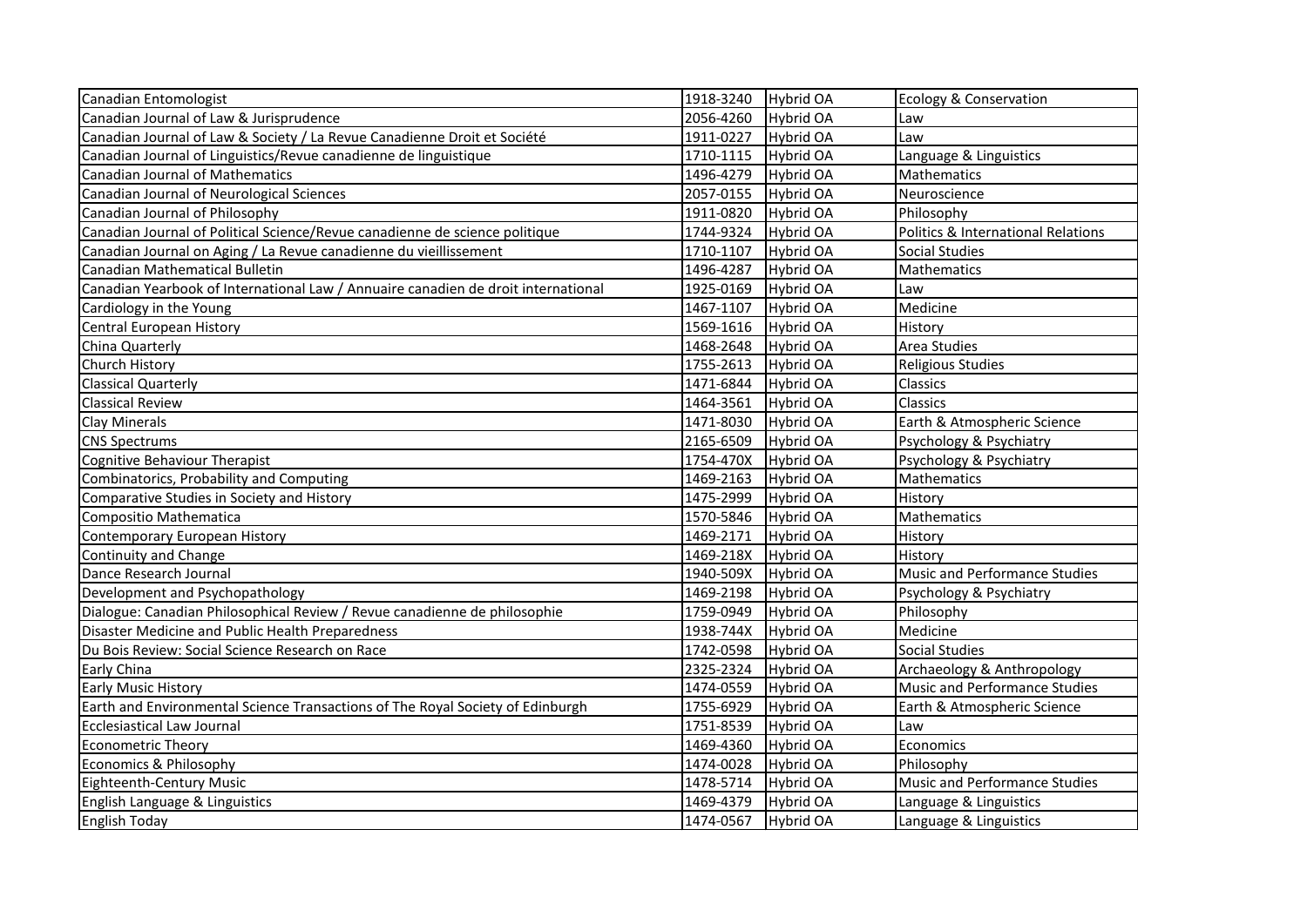| <b>Enterprise &amp; Society</b>                                    | 1467-2235<br><b>Hybrid OA</b> | History                                       |
|--------------------------------------------------------------------|-------------------------------|-----------------------------------------------|
| <b>Environment and Development Economics</b>                       | 1469-4395<br><b>Hybrid OA</b> | Economics                                     |
| <b>Environmental Conservation</b>                                  | 1469-4387<br><b>Hybrid OA</b> | <b>Ecology &amp; Conservation</b>             |
| Episteme                                                           | 1750-0117<br>Hybrid OA        | Philosophy                                    |
| <b>Ergodic Theory and Dynamical Systems</b>                        | 1469-4417<br>Hybrid OA        | Mathematics                                   |
| Ethics & International Affairs                                     | 1747-7093<br><b>Hybrid OA</b> | <b>Politics &amp; International Relations</b> |
| European Constitutional Law Review                                 | 1744-5515<br>Hybrid OA        | Law                                           |
| <b>European Journal of Applied Mathematics</b>                     | 1469-4425<br><b>Hybrid OA</b> | Mathematics                                   |
| European Journal of Archaeology                                    | 1741-2722<br><b>Hybrid OA</b> | Archaeology & Anthropology                    |
| European Journal of International Security                         | 2057-5645<br>Hybrid OA        | <b>Politics &amp; International Relations</b> |
| European Journal of Risk Regulation                                | 2190-8249<br><b>Hybrid OA</b> | Law                                           |
| European Journal of Sociology / Archives Européennes de Sociologie | 1474-0583<br><b>Hybrid OA</b> | <b>Social Studies</b>                         |
| <b>European Political Science Review</b>                           | 1755-7747<br><b>Hybrid OA</b> | <b>Politics &amp; International Relations</b> |
| European Review                                                    | 1474-0575<br>Hybrid OA        | Area Studies                                  |
| <b>Experimental Agriculture</b>                                    | 1469-4441<br>Hybrid OA        | Agriculture                                   |
| <b>Expert Reviews in Molecular Medicine</b>                        | 1462-3994<br>Hybrid OA        | <b>Biology and Biomedical Sciences</b>        |
| <b>Financial History Review</b>                                    | Hybrid OA<br>1474-0052        | History                                       |
| <b>Geological Magazine</b>                                         | 1469-5081<br>Hybrid OA        | Earth & Atmospheric Science                   |
| <b>Glasgow Mathematical Journal</b>                                | 1469-509X<br><b>Hybrid OA</b> | Mathematics                                   |
| <b>Global Constitutionalism</b>                                    | <b>Hybrid OA</b><br>2045-3825 | <b>Politics &amp; International Relations</b> |
| Government and Opposition                                          | 1477-7053<br>Hybrid OA        | <b>Politics &amp; International Relations</b> |
| Greece & Rome                                                      | 1477-4550<br><b>Hybrid OA</b> | Classics                                      |
| <b>Harvard Theological Review</b>                                  | 1475-4517<br>Hybrid OA        | Religious Studies                             |
| Health Economics, Policy and Law                                   | 1744-134X<br>Hybrid OA        | Economics                                     |
| <b>Hegel Bulletin</b>                                              | 2051-5375<br><b>Hybrid OA</b> | Philosophy                                    |
| <b>Historical Journal</b>                                          | 1469-5103<br><b>Hybrid OA</b> | History                                       |
| History in Africa                                                  | 1558-2744<br><b>Hybrid OA</b> | Area Studies                                  |
| <b>History of Education Quarterly</b>                              | 1748-5959<br><b>Hybrid OA</b> | History                                       |
| Hypatia                                                            | 1527-2001<br>Hybrid OA        | Philosophy                                    |
| Industrial and Organizational Psychology                           | 1754-9434<br><b>Hybrid OA</b> | <b>Business</b>                               |
| Infection Control & Hospital Epidemiology                          | 1559-6834<br><b>Hybrid OA</b> | Medicine                                      |
| International Journal of Law in Context                            | 1744-5531<br>Hybrid OA        | Law                                           |
| International & Comparative Law Quarterly                          | 1471-6895<br><b>Hybrid OA</b> | Law                                           |
| <b>International Annals of Criminology</b>                         | 2398-676X<br><b>Hybrid OA</b> | Law                                           |
| International Journal of Asian Studies                             | 1479-5922<br>Hybrid OA        | Area Studies                                  |
| International Journal of Astrobiology                              | 1475-3006<br><b>Hybrid OA</b> | Earth & Atmospheric Science                   |
| International Journal of Cultural Property                         | 1465-7317<br>Hybrid OA        | Law                                           |
| International Journal of Legal Information                         | 2331-4117<br><b>Hybrid OA</b> | Law                                           |
| International Journal of Microwave and Wireless Technologies       | 1759-0795<br><b>Hybrid OA</b> | Engineering                                   |
|                                                                    |                               |                                               |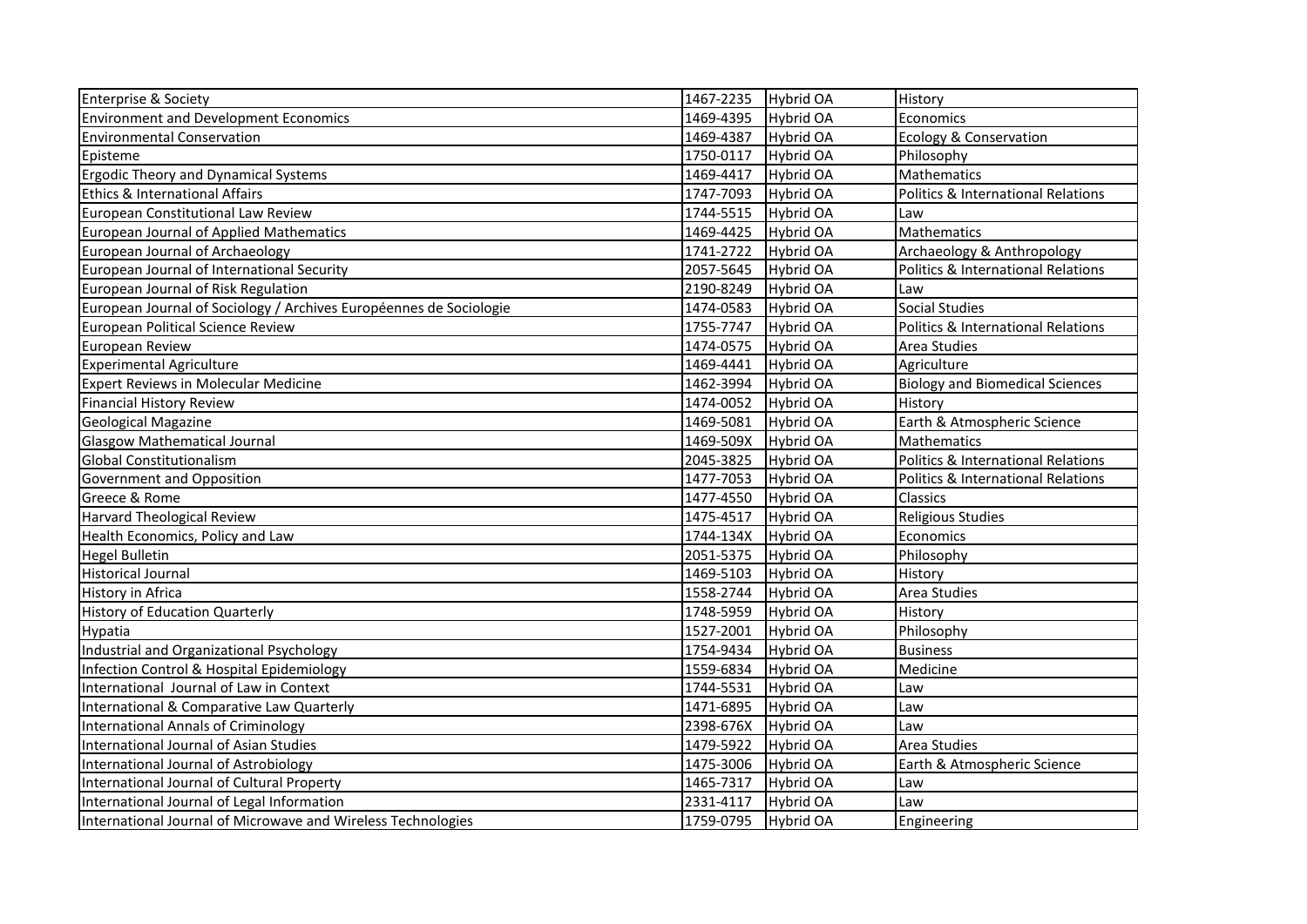| International Journal of Middle East Studies                            | 1471-6380<br>Hybrid OA        | Area Studies                                  |
|-------------------------------------------------------------------------|-------------------------------|-----------------------------------------------|
| International Journal of Technology Assessment in Health Care           | 1471-6348<br>Hybrid OA        | <b>Medical Policy</b>                         |
| International Labor and Working-Class History                           | 1471-6445<br>Hybrid OA        | History                                       |
| <b>International Legal Materials</b>                                    | 1930-6571<br><b>Hybrid OA</b> | Law                                           |
| <b>International Organization</b>                                       | 1531-5088<br><b>Hybrid OA</b> | Politics & International Relations            |
| <b>International Psychogeriatrics</b>                                   | 1741-203X<br>Hybrid OA        | Psychology & Psychiatry                       |
| International Review of Social History                                  | 1469-512X<br><b>Hybrid OA</b> | History                                       |
| International Review of the Red Cross                                   | 1607-5889<br>Hybrid OA        | Law                                           |
| <b>International Theory</b>                                             | 1752-9727<br><b>Hybrid OA</b> | Politics & International Relations            |
| <b>Invasive Plant Science and Management</b>                            | 1939-747X<br><b>Hybrid OA</b> | <b>Plant Science</b>                          |
| <b>Iranian Studies</b>                                                  | 1475-4819<br><b>Hybrid OA</b> | Area Studies                                  |
| <b>Irish Historical Studies</b>                                         | 2056-4139<br><b>Hybrid OA</b> | History                                       |
| Irish Journal of Psychological Medicine                                 | 2051-6967<br>Hybrid OA        | Psychology & Psychiatry                       |
| <b>Israel Law Review</b>                                                | 2047-9336<br>Hybrid OA        | Law                                           |
| Italian Political Science Review / Rivista Italiana di Scienza Politica | 2057-4908<br>Hybrid OA        | Politics & International Relations            |
| Itinerario                                                              | 2041-2827<br>Hybrid OA        | History                                       |
| Japanese Journal of Political Science                                   | 1474-0060<br><b>Hybrid OA</b> | <b>Politics &amp; International Relations</b> |
| Journal of African History                                              | 1469-5138<br>Hybrid OA        | History                                       |
| Journal of African Law                                                  | 1464-3731<br><b>Hybrid OA</b> | Law                                           |
| Journal of Agricultural Science                                         | 1469-5146<br><b>Hybrid OA</b> | Agriculture                                   |
| Journal of American Studies                                             | 1469-5154<br><b>Hybrid OA</b> | History                                       |
| Journal of Anglican Studies                                             | 1745-5278<br><b>Hybrid OA</b> | <b>Religious Studies</b>                      |
| Journal of Benefit-Cost Analysis                                        | 2152-2812<br>Hybrid OA        | Economics                                     |
| Journal of Biosocial Science                                            | 1469-7599<br><b>Hybrid OA</b> | <b>Biology and Biomedical Sciences</b>        |
| Journal of British Studies                                              | 1545-6986<br>Hybrid OA        | <b>History</b>                                |
| Journal of Child Language                                               | 1469-7602<br>Hybrid OA        | Language & Linguistics                        |
| Journal of Chinese History                                              | 2059-1640<br><b>Hybrid OA</b> | History                                       |
| Journal of Dairy Research                                               | 1469-7629<br>Hybrid OA        | Agriculture                                   |
| Journal of Demographic Economics                                        | <b>Hybrid OA</b><br>2054-0906 | Economics                                     |
| Journal of Developmental Origins of Health and Disease                  | 2040-1752<br>Hybrid OA        | Medicine                                      |
| Journal of East Asian Studies                                           | 2234-6643<br>Hybrid OA        | Area Studies                                  |
| Journal of Ecclesiastical History                                       | 1469-7637<br>Hybrid OA        | History                                       |
| Journal of Economic History                                             | 1471-6372<br><b>Hybrid OA</b> | History                                       |
| Journal of Experimental Political Science                               | 2052-2649<br>Hybrid OA        | Politics & International Relations            |
| Journal of Financial and Quantitative Analysis                          | 1756-6916<br>Hybrid OA        | Economics                                     |
| Journal of Fluid Mechanics                                              | 1469-7645<br><b>Hybrid OA</b> | <b>Physical Science</b>                       |
| Journal of French Language Studies                                      | 1474-0079<br><b>Hybrid OA</b> | Language & Linguistics                        |
| Journal of Germanic Linguistics                                         | 1475-3014<br><b>Hybrid OA</b> | Language & Linguistics                        |
| Journal of Global History                                               | 1740-0236<br>Hybrid OA        | History                                       |
|                                                                         |                               |                                               |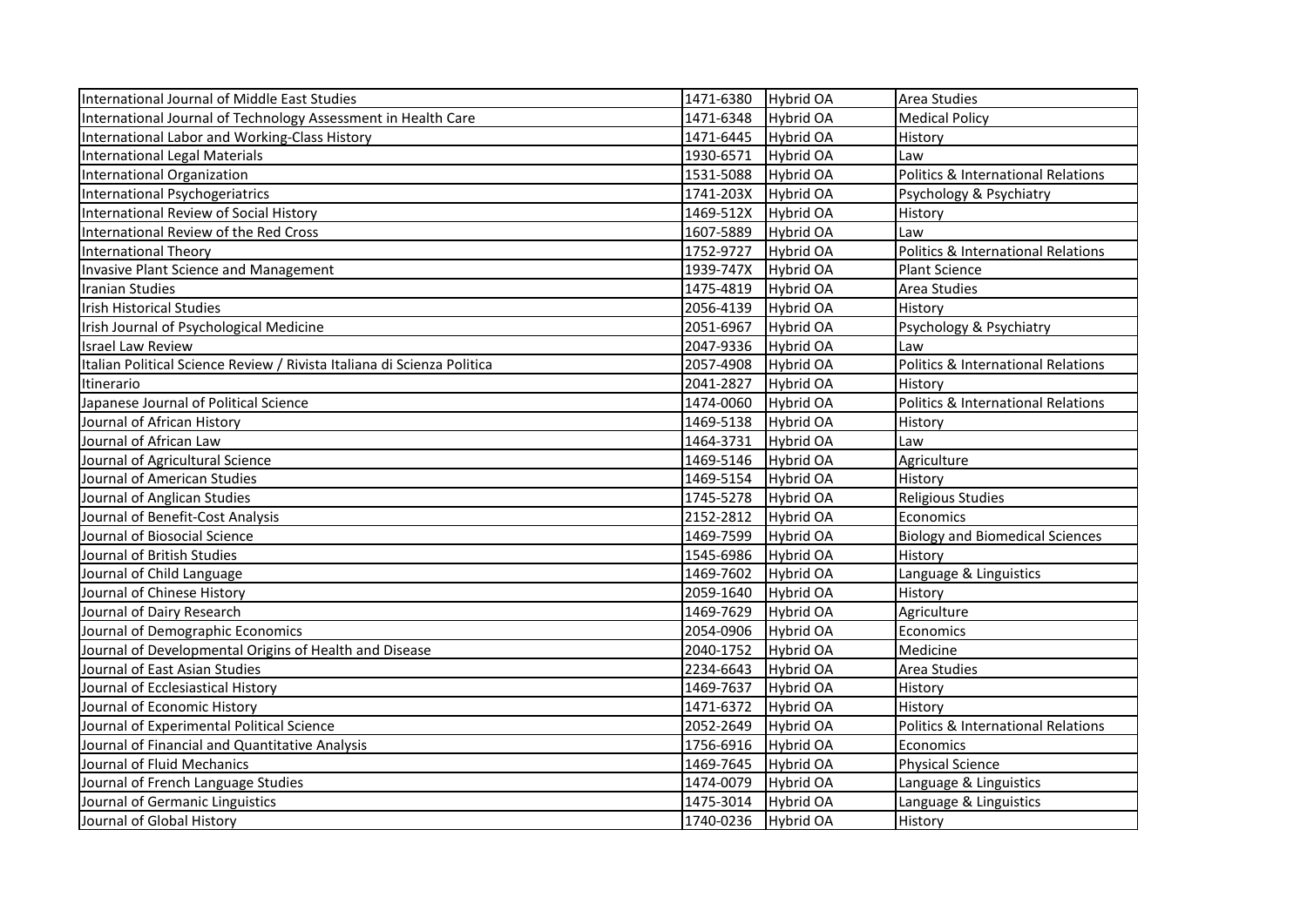| Journal of Hellenic Studies                                        | 2041-4099 | <b>Hybrid OA</b> | Classics                                      |
|--------------------------------------------------------------------|-----------|------------------|-----------------------------------------------|
| Journal of Helminthology                                           | 1475-2697 | Hybrid OA        | <b>Biology and Biomedical Sciences</b>        |
| Journal of Institutional Economics                                 | 1744-1382 | Hybrid OA        | Economics                                     |
| Journal of International and Comparative Social Policy             | 2169-978X | <b>Hybrid OA</b> | <b>Social Studies</b>                         |
| Journal of Laryngology & Otology                                   | 1748-5460 | Hybrid OA        | Medicine                                      |
| Journal of Latin American Studies                                  | 1469-767X | <b>Hybrid OA</b> | Area Studies                                  |
| Journal of Law and Religion                                        | 2163-3088 | Hybrid OA        | Law                                           |
| Journal of Law, Medicine & Ethics                                  | 1748-720X | <b>Hybrid OA</b> | Law                                           |
| Journal of Linguistic Geography                                    | 2049-7547 | <b>Hybrid OA</b> | Language & Linguistics                        |
| Journal of Linguistics                                             | 1469-7742 | Hybrid OA        | Language & Linguistics                        |
| Journal of Management & Organization                               | 1839-3527 | Hybrid OA        | <b>Business</b>                               |
| Journal of Modern African Studies                                  | 1469-7777 | <b>Hybrid OA</b> | Area Studies                                  |
| Journal of Navigation                                              | 1469-7785 | Hybrid OA        | Engineering                                   |
| Journal of Paleontology                                            | 1937-2337 | Hybrid OA        | Earth & Atmospheric Science                   |
| Journal of Pension Economics & Finance                             | 1475-3022 | Hybrid OA        | Economics                                     |
| Journal of Plasma Physics                                          | 1469-7807 | Hybrid OA        | <b>Physical Science</b>                       |
| Journal of Policy History                                          | 1528-4190 | Hybrid OA        | History                                       |
| Journal of Public Policy                                           | 1469-7815 | Hybrid OA        | Politics & International Relations            |
| Journal of Race, Ethnicity and Politics                            | 2056-6085 | Hybrid OA        | <b>Politics &amp; International Relations</b> |
| Journal of Radiotherapy in Practice                                | 1467-1131 | Hybrid OA        | Medicine                                      |
| Journal of Roman Archaeology                                       | 2331-5709 | <b>Hybrid OA</b> | Archaeology & Anthropology                    |
| Journal of Roman Studies                                           | 1753-528X | Hybrid OA        | Classics                                      |
| Journal of Social Policy                                           | 1469-7823 | <b>Hybrid OA</b> | <b>Social Studies</b>                         |
| Journal of Symbolic Logic                                          | 1943-5886 | <b>Hybrid OA</b> | Mathematics                                   |
| Journal of the American Philosophical Association                  | 2053-4485 | Hybrid OA        | Philosophy                                    |
| Journal of the Australian Mathematical Society                     | 1446-8107 | <b>Hybrid OA</b> | Mathematics                                   |
| Journal of the Gilded Age and Progressive Era                      | 1943-3557 | Hybrid OA        | History                                       |
| Journal of the History of Economic Thought                         | 1469-9656 | Hybrid OA        | History                                       |
| Journal of the Institute of Mathematics of Jussieu                 | 1475-3030 | Hybrid OA        | Mathematics                                   |
| Journal of the International Neuropsychological Society            | 1469-7661 | Hybrid OA        | Psychology & Psychiatry                       |
| Journal of the International Phonetic Association                  | 1475-3502 | Hybrid OA        | Language & Linguistics                        |
| Journal of the Marine Biological Association of the United Kingdom | 1469-7769 | Hybrid OA        | <b>Ecology &amp; Conservation</b>             |
| Journal of the Royal Asiatic Society                               | 1474-0591 | Hybrid OA        | Area Studies                                  |
| Journal of the Royal Musical Association                           | 1471-6933 | Hybrid OA        | Music and Performance Studies                 |
| Journal of the Society for American Music                          | 1752-1971 | <b>Hybrid OA</b> | <b>Music and Performance Studies</b>          |
| Journal of Tropical Ecology                                        | 1469-7831 | Hybrid OA        | <b>Ecology &amp; Conservation</b>             |
| Journal of Wine Economics                                          | 1931-437X | Hybrid OA        | Economics                                     |
| Kantian Review                                                     | 2044-2394 | Hybrid OA        | Philosophy                                    |
| Knowledge Engineering Review                                       | 1469-8005 | <b>Hybrid OA</b> | Engineering                                   |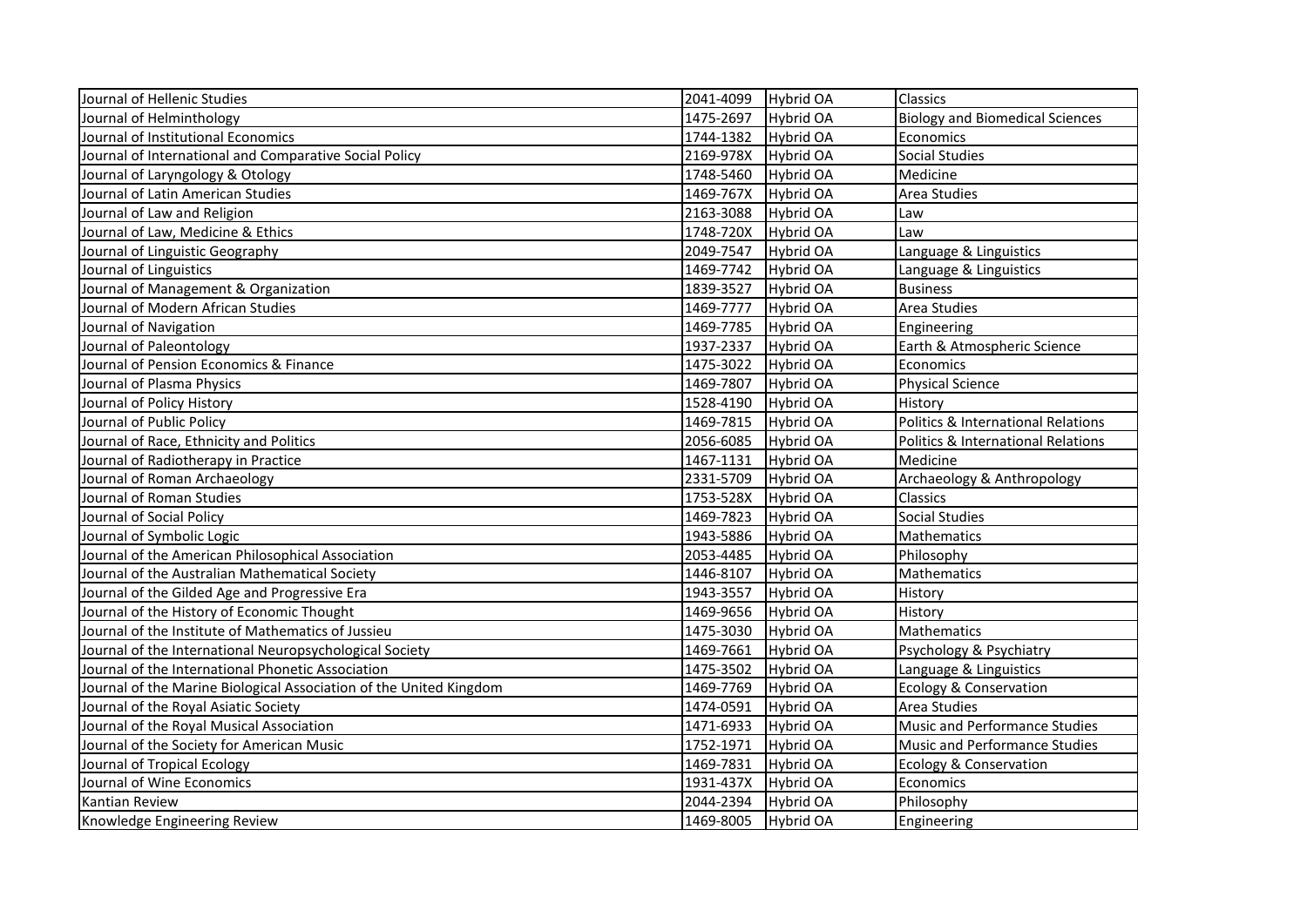| Language and Cognition                                          | 1866-9859 | <b>Hybrid OA</b> | Language & Linguistics                        |
|-----------------------------------------------------------------|-----------|------------------|-----------------------------------------------|
| Language in Society                                             | 1469-8013 | <b>Hybrid OA</b> | Language & Linguistics                        |
| Language Teaching                                               | 1475-3049 | Hybrid OA        | Language & Linguistics                        |
| Language Variation and Change                                   | 1469-8021 | <b>Hybrid OA</b> | Language & Linguistics                        |
| Latin American Antiquity                                        | 2325-5080 | Hybrid OA        | Archaeology & Anthropology                    |
| Latin American Politics and Society                             | 1548-2456 | Hybrid OA        | <b>Politics &amp; International Relations</b> |
| Law & Social Inquiry                                            | 1747-4469 | Hybrid OA        | Law                                           |
| Law and History Review                                          | 1939-9022 | <b>Hybrid OA</b> | Law                                           |
| <b>Legal Information Management</b>                             | 1741-2021 | <b>Hybrid OA</b> | Law                                           |
| Legal Studies                                                   | 1748-121X | <b>Hybrid OA</b> | Law                                           |
| Legal Theory                                                    | 1469-8048 | Hybrid OA        | Law                                           |
| Leiden Journal of International Law                             | 1478-9698 | <b>Hybrid OA</b> | Law                                           |
| Libyan Studies                                                  | 2052-6148 | <b>Hybrid OA</b> | Classics                                      |
| Lichenologist                                                   | 1096-1135 | <b>Hybrid OA</b> | <b>Ecology &amp; Conservation</b>             |
| Macroeconomic Dynamics                                          | 1469-8056 | <b>Hybrid OA</b> | Economics                                     |
| Management and Organization Review                              | 1740-8784 | <b>Hybrid OA</b> | <b>Business</b>                               |
| Mathematical Proceedings of the Cambridge Philosophical Society | 1469-8064 | <b>Hybrid OA</b> | Mathematics                                   |
| Mathematical Structures in Computer Science                     | 1469-8072 | Hybrid OA        | <b>Computer Science</b>                       |
| <b>Medical History</b>                                          | 2048-8343 | Hybrid OA        | History & Philosophy of Science               |
| Microscopy and Microanalysis                                    | 1435-8115 | Hybrid OA        | <b>Biology and Biomedical Sciences</b>        |
| Microscopy Today                                                | 2150-3583 | Hybrid OA        | <b>Materials Science</b>                      |
| Mineralogical Magazine                                          | 1471-8022 | Hybrid OA        | Earth & Atmospheric Science                   |
| <b>Modern American History</b>                                  | 2397-1851 | <b>Hybrid OA</b> | History                                       |
| <b>Modern Asian Studies</b>                                     | 1469-8099 | <b>Hybrid OA</b> | Area Studies                                  |
| Modern Intellectual History                                     | 1479-2451 | <b>Hybrid OA</b> | History                                       |
| Modern Italy                                                    | 1469-9877 | Hybrid OA        | Area Studies                                  |
| Nagoya Mathematical Journal                                     | 2152-6842 | <b>Hybrid OA</b> | Mathematics                                   |
| National Institute Economic Review                              | 1741-3036 | Hybrid OA        | Economics                                     |
| <b>Nationalities Papers</b>                                     | 1465-3923 | Hybrid OA        | Politics & International Relations            |
| Natural Language Engineering                                    | 1469-8110 | <b>Hybrid OA</b> | <b>Computer Science</b>                       |
| Network Science                                                 | 2050-1250 | Hybrid OA        | <b>Computer Science</b>                       |
| New Perspectives on Turkey                                      | 1305-3299 | <b>Hybrid OA</b> | Area Studies                                  |
| <b>New Testament Studies</b>                                    | 1469-8145 | <b>Hybrid OA</b> | <b>Religious Studies</b>                      |
| New Theatre Quarterly                                           | 1474-0613 | <b>Hybrid OA</b> | <b>Music and Performance Studies</b>          |
| Nineteenth-Century Music Review                                 | 2044-8414 | <b>Hybrid OA</b> | <b>Music and Performance Studies</b>          |
| Nordic Journal of Linguistics                                   | 1502-4717 | <b>Hybrid OA</b> | Language & Linguistics                        |
| <b>Nutrition Research Reviews</b>                               | 1475-2700 | <b>Hybrid OA</b> | Nutrition                                     |
| <b>Organised Sound</b>                                          | 1469-8153 | <b>Hybrid OA</b> | Music and Performance Studies                 |
| Paleobiology                                                    | 1938-5331 | Hybrid OA        | <b>Biology and Biomedical Sciences</b>        |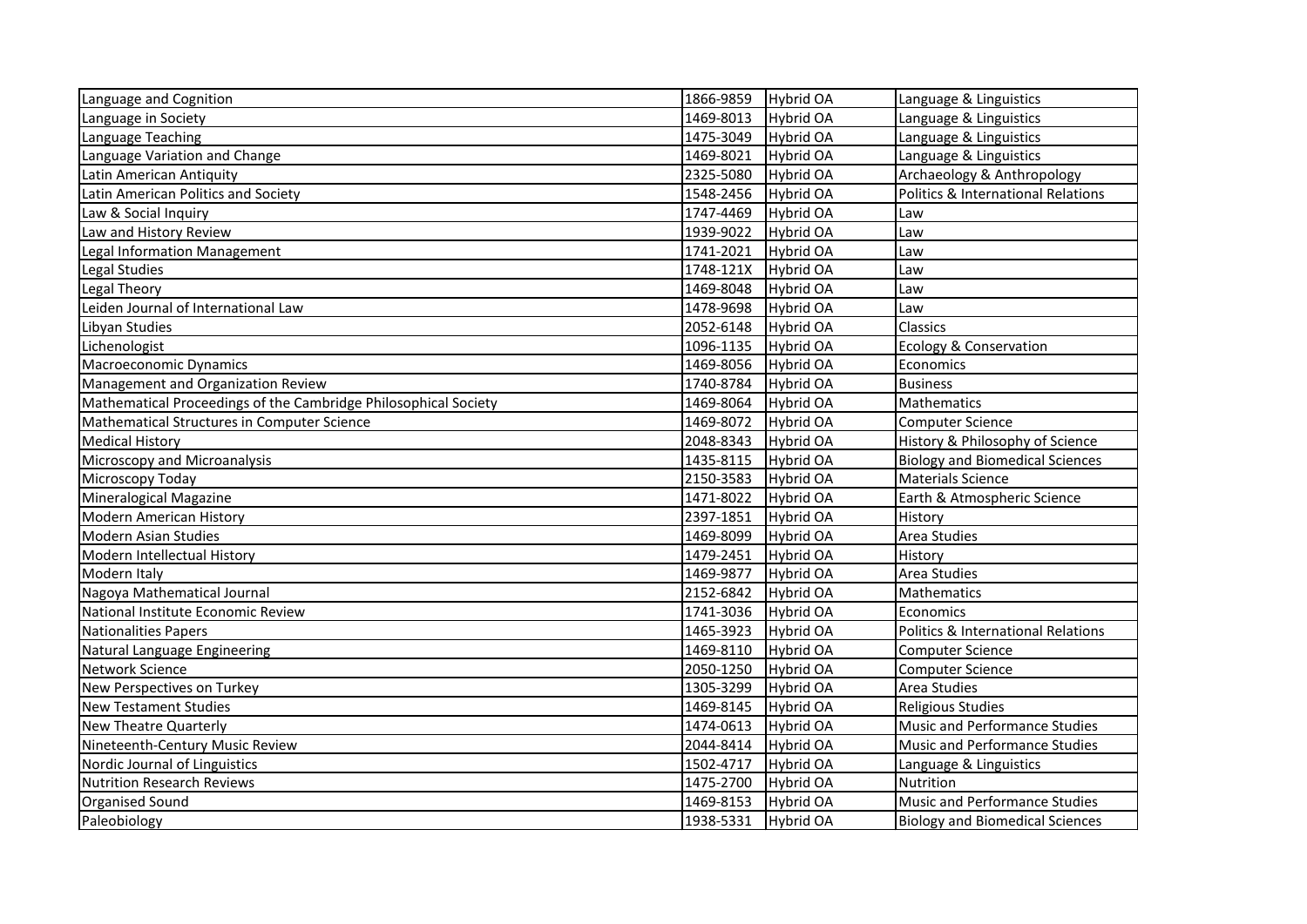| Palliative & Supportive Care                                         | 1478-9523<br>Hybrid OA        | Medicine                                      |
|----------------------------------------------------------------------|-------------------------------|-----------------------------------------------|
| Parasitology                                                         | 1469-8161<br><b>Hybrid OA</b> | <b>Biology and Biomedical Sciences</b>        |
| Perspectives on Politics                                             | 1541-0986<br>Hybrid OA        | Politics & International Relations            |
| Philosophy                                                           | 1469-817X<br>Hybrid OA        | Philosophy                                    |
| Philosophy of Science                                                | 1539-767X<br>Hybrid OA        | Philosophy                                    |
| Phonology                                                            | 1469-8188<br>Hybrid OA        | Language & Linguistics                        |
| Plainsong & Medieval Music                                           | 1474-0087<br><b>Hybrid OA</b> | Music and Performance Studies                 |
| <b>Plant Genetic Resources</b>                                       | 1479-263X<br>Hybrid OA        | <b>Plant Science</b>                          |
| Polar Record                                                         | 1475-3057<br><b>Hybrid OA</b> | Earth & Atmospheric Science                   |
| <b>Political Analysis</b>                                            | 1476-4989<br><b>Hybrid OA</b> | <b>Politics &amp; International Relations</b> |
| <b>Political Science Research and Methods</b>                        | Hybrid OA<br>2049-8489        | <b>Politics &amp; International Relations</b> |
| Politics & Gender                                                    | 1743-9248<br>Hybrid OA        | <b>Politics &amp; International Relations</b> |
| Politics and Religion                                                | 1755-0491<br><b>Hybrid OA</b> | <b>Politics &amp; International Relations</b> |
| Politics and the Life Sciences                                       | 1471-5457<br><b>Hybrid OA</b> | <b>Politics &amp; International Relations</b> |
| <b>Popular Music</b>                                                 | 1474-0095<br>Hybrid OA        | Music and Performance Studies                 |
| <b>Powder Diffraction</b>                                            | 1945-7413<br>Hybrid OA        | <b>Physical Science</b>                       |
| Prehospital and Disaster Medicine                                    | 1945-1938<br>Hybrid OA        | Medicine                                      |
| Probability in the Engineering and Informational Sciences            | 1469-8951<br><b>Hybrid OA</b> | Mathematics                                   |
| Proceedings of the ASIL Annual Meeting                               | 2169-1118<br><b>Hybrid OA</b> | Law                                           |
| Proceedings of the Edinburgh Mathematical Society                    | 1464-3839<br>Hybrid OA        | Mathematics                                   |
| Proceedings of the International Astronomical Union                  | 1743-9221<br><b>Hybrid OA</b> | <b>Physical Science</b>                       |
| Proceedings of the Nutrition Society                                 | 1475-2719<br><b>Hybrid OA</b> | Nutrition                                     |
| Proceedings of the Prehistoric Society                               | 2050-2729<br>Hybrid OA        | Archaeology & Anthropology                    |
| Proceedings of the Royal Society of Edinburgh Section A: Mathematics | 1473-7124<br>Hybrid OA        | Mathematics                                   |
| PS: Political Science & Politics                                     | 1537-5935<br>Hybrid OA        | Politics & International Relations            |
| <b>Psychological Medicine</b>                                        | <b>Hybrid OA</b><br>1469-8978 | Psychology & Psychiatry                       |
| Publications of the Astronomical Society of Australia                | 1448-6083<br>Hybrid OA        | <b>Physical Science</b>                       |
| Quarterly Reviews of Biophysics                                      | 1469-8994<br><b>Hybrid OA</b> | <b>Biology and Biomedical Sciences</b>        |
| Quaternary Research                                                  | Hybrid OA<br>1096-0287        | Earth & Atmospheric Science                   |
| Radiocarbon                                                          | 1945-5755<br>Hybrid OA        | Earth & Atmospheric Science                   |
| Ramus                                                                | 2202-932X<br>Hybrid OA        | Classics                                      |
| ReCALL                                                               | 1474-0109<br>Hybrid OA        | Language & Linguistics                        |
| <b>Religious Studies</b>                                             | 1469-901X<br>Hybrid OA        | Philosophy                                    |
| Renaissance Quarterly                                                | 1935-0236<br>Hybrid OA        | History                                       |
| Renewable Agriculture and Food Systems                               | 1742-1713<br>Hybrid OA        | Agriculture                                   |
| Review of International Studies                                      | 1469-9044<br>Hybrid OA        | Politics & International Relations            |
| <b>Review of Middle East Studies</b>                                 | 2329-3225<br><b>Hybrid OA</b> | Area Studies                                  |
| <b>Review of Politics</b>                                            | 1748-6858<br>Hybrid OA        | Politics & International Relations            |
| Review of Symbolic Logic                                             | <b>Hybrid OA</b><br>1755-0211 | Mathematics                                   |
|                                                                      |                               |                                               |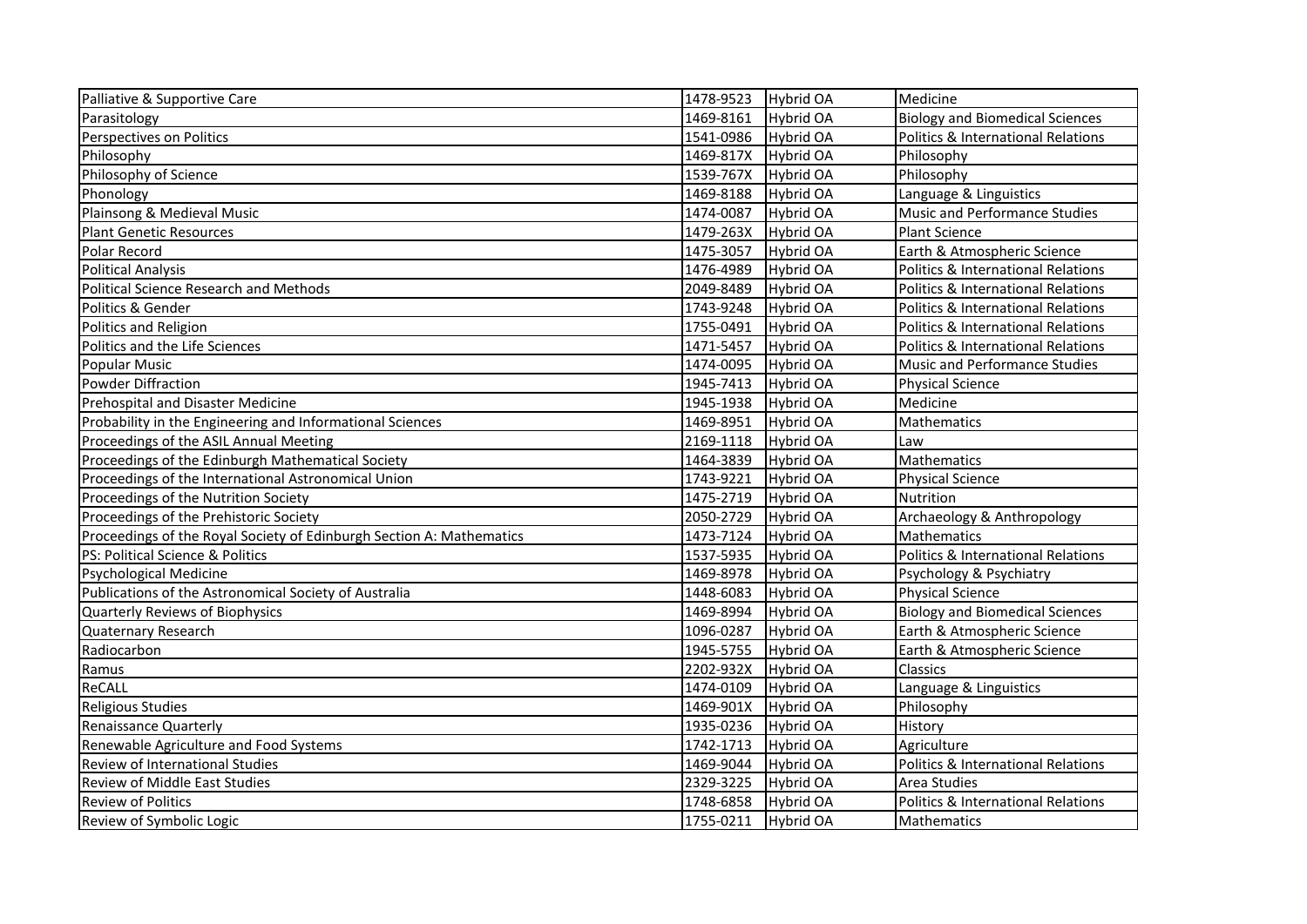| Revista de Historia Economica - Journal of Iberian and Latin American Economic History | 2041-3335 | Hybrid OA        | History                                       |
|----------------------------------------------------------------------------------------|-----------|------------------|-----------------------------------------------|
| Robotica                                                                               | 1469-8668 | Hybrid OA        | Engineering                                   |
| Royal Musical Association Research Chronicle                                           | 2167-4027 | Hybrid OA        | Music and Performance Studies                 |
| <b>Rural History</b>                                                                   | 1474-0656 | Hybrid OA        | History                                       |
| Science in Context                                                                     | 1474-0664 | Hybrid OA        | History & Philosophy of Science               |
| Scottish Journal of Theology                                                           | 1475-3065 | Hybrid OA        | <b>Religious Studies</b>                      |
| Seed Science Research                                                                  | 1475-2735 | Hybrid OA        | Agriculture                                   |
| <b>Slavic Review</b>                                                                   | 2325-7784 | Hybrid OA        | Area Studies                                  |
| Social Philosophy and Policy                                                           | 1471-6437 | Hybrid OA        | Philosophy                                    |
| Social Policy and Society                                                              | 1475-3073 | Hybrid OA        | <b>Social Studies</b>                         |
| <b>Social Science History</b>                                                          | 1527-8034 | Hybrid OA        | History                                       |
| <b>State Politics &amp; Policy Quarterly</b>                                           | 1946-1607 | Hybrid OA        | <b>Politics &amp; International Relations</b> |
| Studies in American Political Development                                              | 1469-8692 | Hybrid OA        | <b>Politics &amp; International Relations</b> |
| <b>Studies in Church History</b>                                                       | 2059-0644 | Hybrid OA        | History                                       |
| <b>Studies in Second Language Acquisition</b>                                          | 1470-1545 | Hybrid OA        | Language & Linguistics                        |
| TDR: The Drama Review                                                                  | 1531-4715 | Hybrid OA        | Music and Performance Studies                 |
| Tempo                                                                                  | 1478-2286 | Hybrid OA        | Music and Performance Studies                 |
| The Aeronautical Journal                                                               | 2059-6464 | Hybrid OA        | Engineering                                   |
| The Mathematical Gazette                                                               | 2056-6328 | Hybrid OA        | Mathematics                                   |
| The Spanish Journal of Psychology                                                      | 1988-2904 | Hybrid OA        | Psychology & Psychiatry                       |
| Theatre Research International                                                         | 1474-0672 | Hybrid OA        | Music and Performance Studies                 |
| <b>Theatre Survey</b>                                                                  | 1475-4533 | <b>Hybrid OA</b> | Music and Performance Studies                 |
| Theory and Practice of Logic Programming                                               | 1475-3081 | Hybrid OA        | <b>Computer Science</b>                       |
| Think                                                                                  | 1755-1196 | <b>Hybrid OA</b> | Philosophy                                    |
| Traditio                                                                               | 2166-5508 | Hybrid OA        | History                                       |
| TRaNS: Trans-Regional and -National Studies of Southeast Asia                          | 2051-3658 | Hybrid OA        | Area Studies                                  |
| Transactions of the Royal Historical Society                                           | 1474-0648 | <b>Hybrid OA</b> | History                                       |
| <b>Transnational Environmental Law</b>                                                 | 2047-1033 | <b>Hybrid OA</b> | Law                                           |
| <b>Twentieth-Century Music</b>                                                         | 1478-5730 | <b>Hybrid OA</b> | Music and Performance Studies                 |
| Twin Research and Human Genetics                                                       | 1839-2628 | Hybrid OA        | <b>Biology and Biomedical Sciences</b>        |
| <b>Urban History</b>                                                                   | 1469-8706 | Hybrid OA        | History                                       |
| <b>Utilitas</b>                                                                        | 1741-6183 | Hybrid OA        | Philosophy                                    |
| Victorian Literature and Culture                                                       | 1470-1553 | Hybrid OA        | Literature                                    |
| <b>Visual Neuroscience</b>                                                             | 1469-8714 | Hybrid OA        | Neuroscience                                  |
| <b>Weed Science</b>                                                                    | 1550-2759 | Hybrid OA        | <b>Plant Science</b>                          |
| <b>Weed Technology</b>                                                                 | 1550-2740 | Hybrid OA        | Plant Science                                 |
| <b>World Trade Review</b>                                                              | 1475-3138 | Hybrid OA        | Law                                           |
| Yearbook for Traditional Music                                                         | 2304-3857 | Hybrid OA        | Music and Performance Studies                 |
| Zygote                                                                                 | 1469-8730 | Hybrid OA        | <b>Biology and Biomedical Sciences</b>        |
|                                                                                        |           |                  |                                               |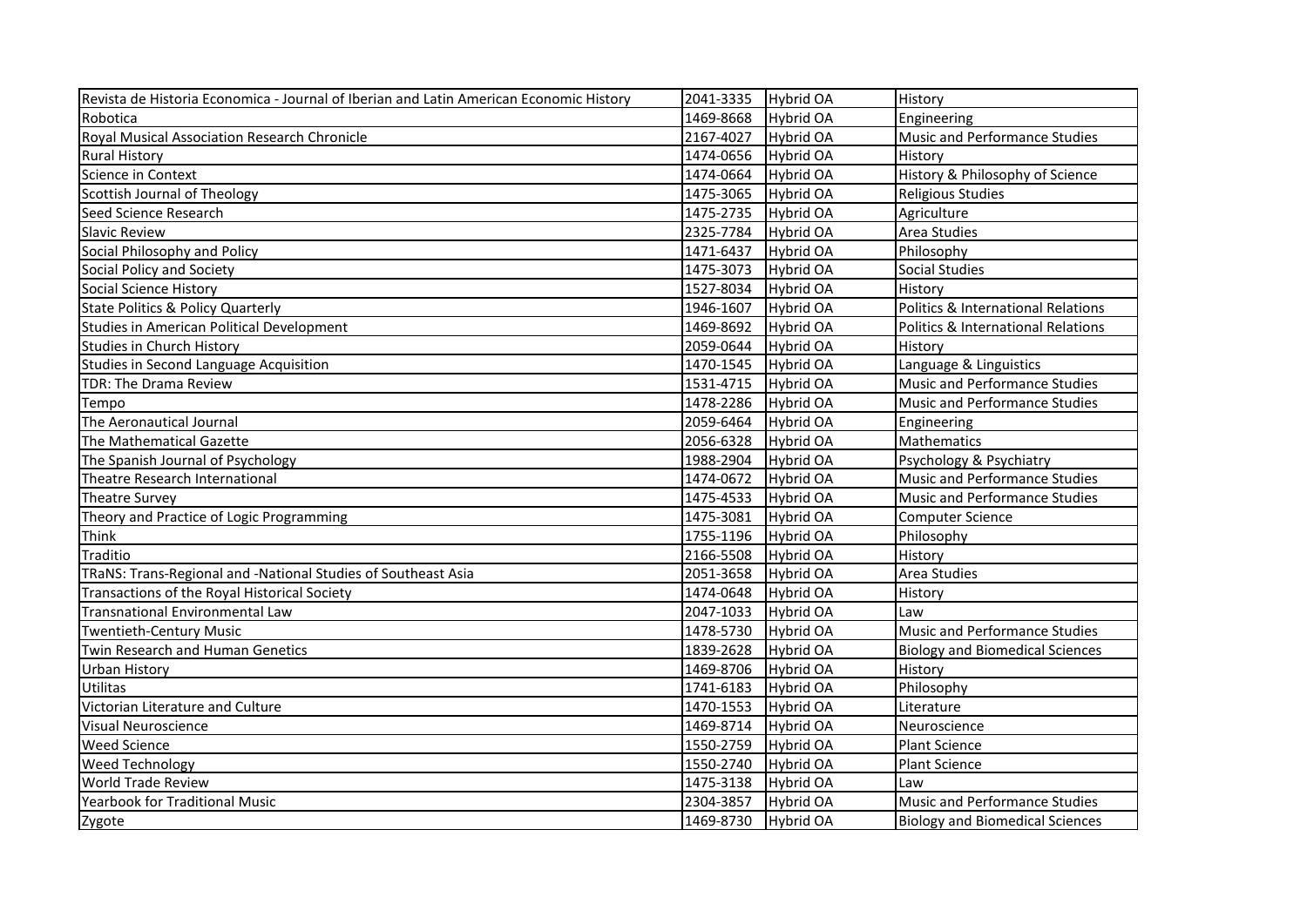| <b>Impact factor</b><br>(2020) |
|--------------------------------|
|                                |
| 2.431                          |
|                                |
|                                |
|                                |
| $\overline{3.209}$             |
|                                |
|                                |
|                                |
|                                |
| 2.451                          |
| 6.89<br>92                     |
|                                |
| 5.361                          |
|                                |
|                                |
| 3.4                            |
| .464<br>1                      |
|                                |
| 3.5                            |
|                                |
|                                |
| 3.992                          |
|                                |
|                                |
| 0.529                          |
| 3.142                          |
|                                |
|                                |
|                                |
| 3.263                          |
| 69<br>Ŝ                        |
|                                |
| .458<br>l                      |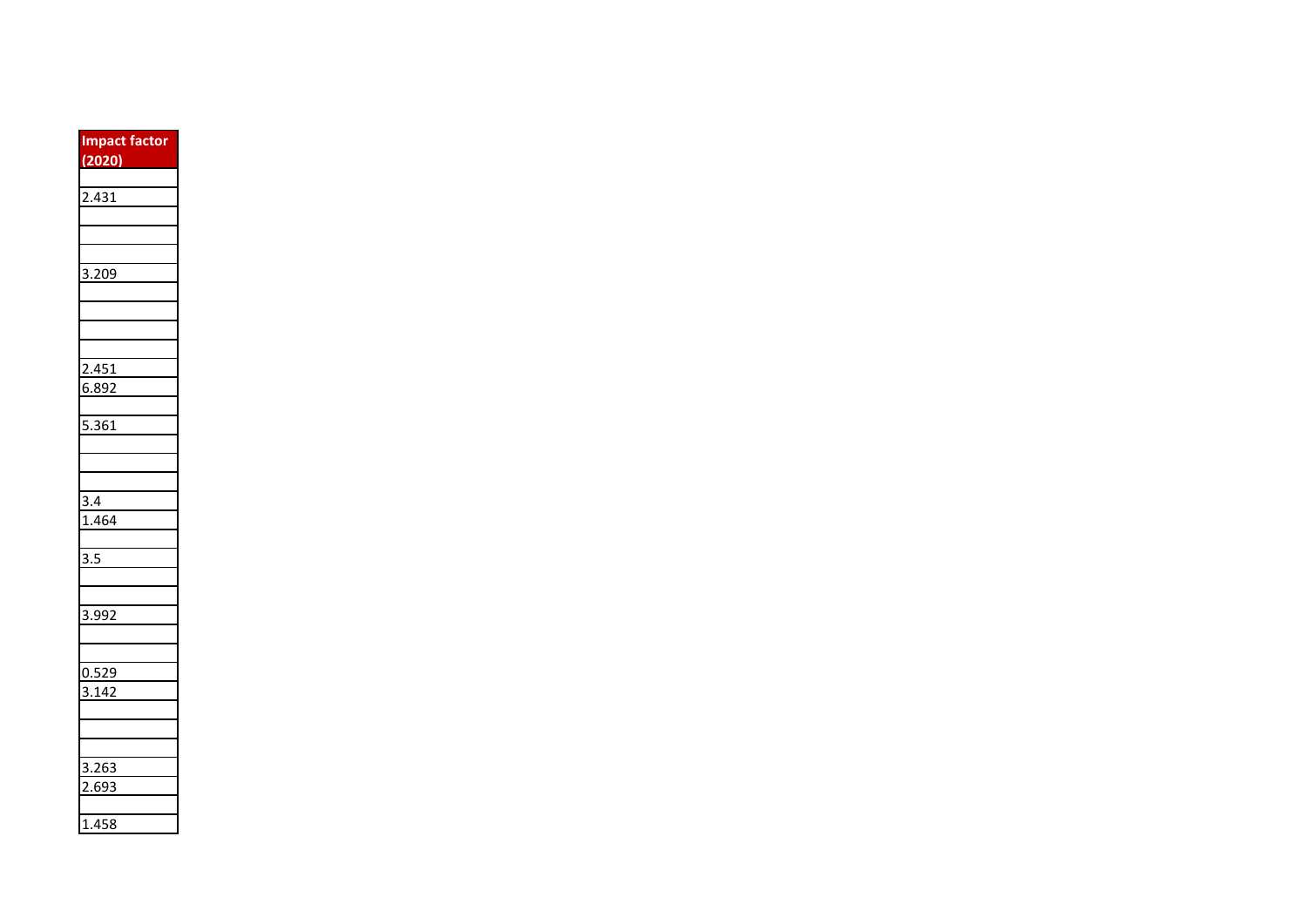| 4.022              |
|--------------------|
|                    |
|                    |
|                    |
|                    |
|                    |
|                    |
|                    |
|                    |
|                    |
| 3.403              |
| 11.091             |
|                    |
| 0.816              |
|                    |
| 1.706              |
| 2.786              |
| 1.671              |
| 2.405              |
| 3.091              |
| 1                  |
| $7.\overline{828}$ |
| 0.5                |
|                    |
|                    |
|                    |
| 2.615              |
|                    |
|                    |
| 1.44               |
| 1.638              |
|                    |
| 1.953              |
| 0.8                |
| $1.\overline{838}$ |
|                    |
|                    |
|                    |
|                    |
|                    |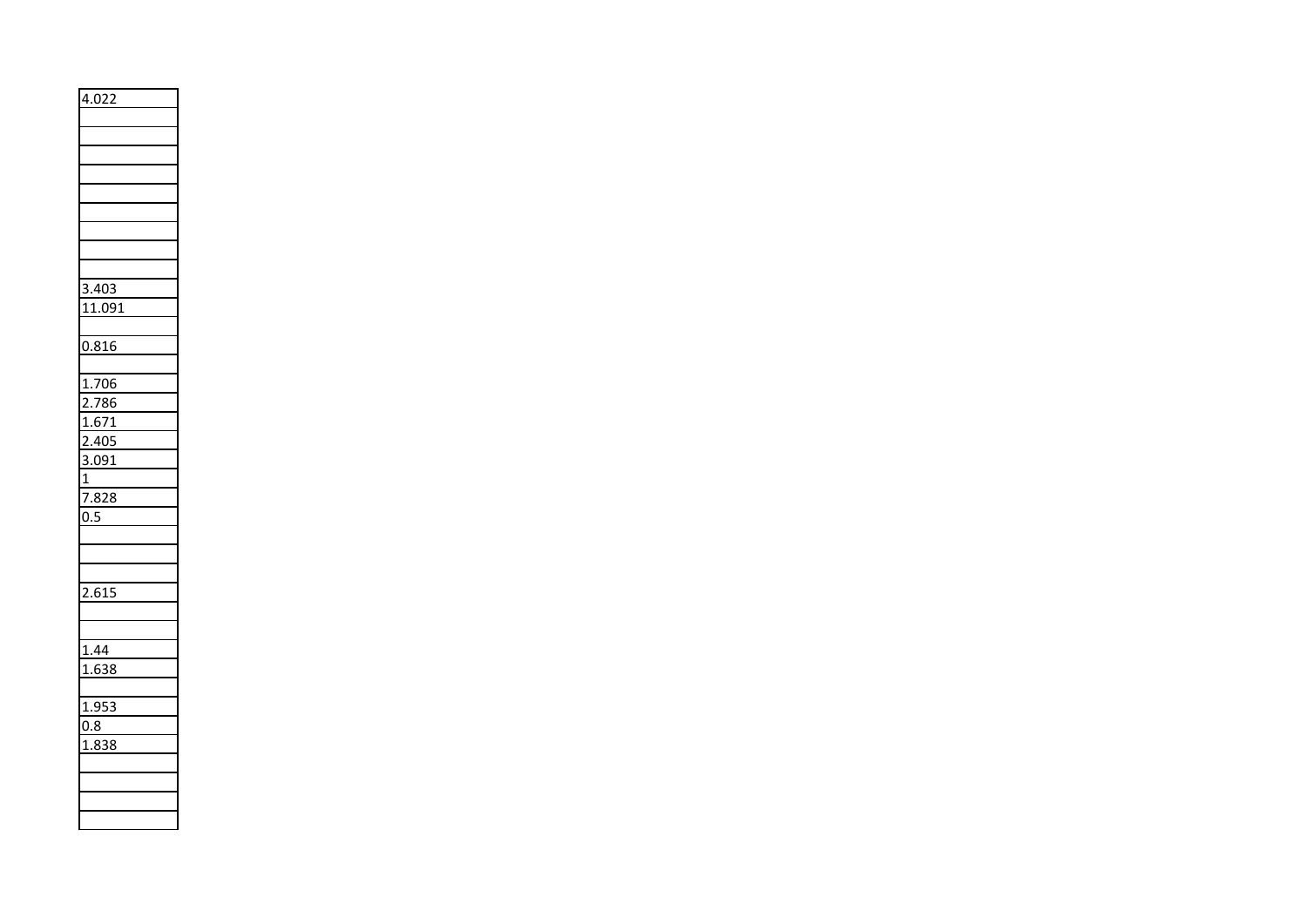| 1.479                 |  |
|-----------------------|--|
|                       |  |
|                       |  |
| 0.409                 |  |
| 1.469                 |  |
| 2.279                 |  |
|                       |  |
| 3.532<br>2.287        |  |
|                       |  |
|                       |  |
| $\overline{1.727}$    |  |
|                       |  |
|                       |  |
| 1.469                 |  |
| 0.892                 |  |
| $\frac{3.718}{5.174}$ |  |
|                       |  |
| 9.319                 |  |
| <u>1.75</u>           |  |
| 0.857                 |  |
| 0.63                  |  |
|                       |  |
|                       |  |
|                       |  |
| 3.719                 |  |
| 1.114                 |  |
|                       |  |
|                       |  |
|                       |  |
| 1.571                 |  |
|                       |  |
| 1.284                 |  |
|                       |  |
|                       |  |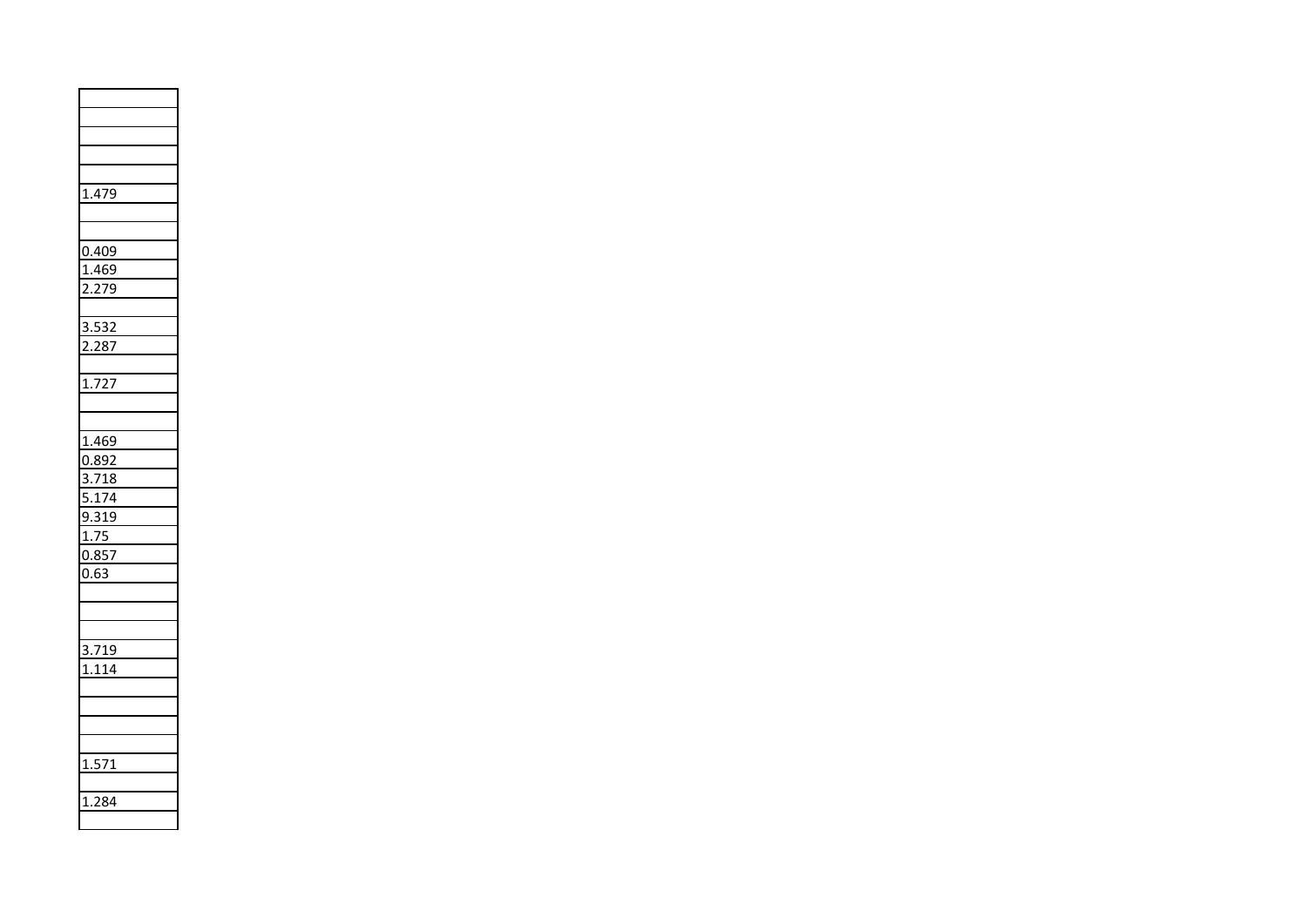| 0.973                |  |
|----------------------|--|
|                      |  |
|                      |  |
|                      |  |
| 1.071                |  |
| 2.104                |  |
|                      |  |
| 1.15                 |  |
| 1.608                |  |
| 0.721                |  |
|                      |  |
| 1.093                |  |
| 0.283                |  |
| 3.154                |  |
|                      |  |
|                      |  |
|                      |  |
| 1.361                |  |
| $\frac{1}{3.79}$     |  |
|                      |  |
| 1.032                |  |
| <u>1.219</u>         |  |
| $\frac{1.456}{0.78}$ |  |
|                      |  |
| 1.267                |  |
|                      |  |
| 4.151                |  |
|                      |  |
| 1.385                |  |
| 1.019                |  |
|                      |  |
|                      |  |
| 1.864                |  |
|                      |  |
| 2.099                |  |
| 1.025                |  |
|                      |  |
| 0.87                 |  |
| 1.123                |  |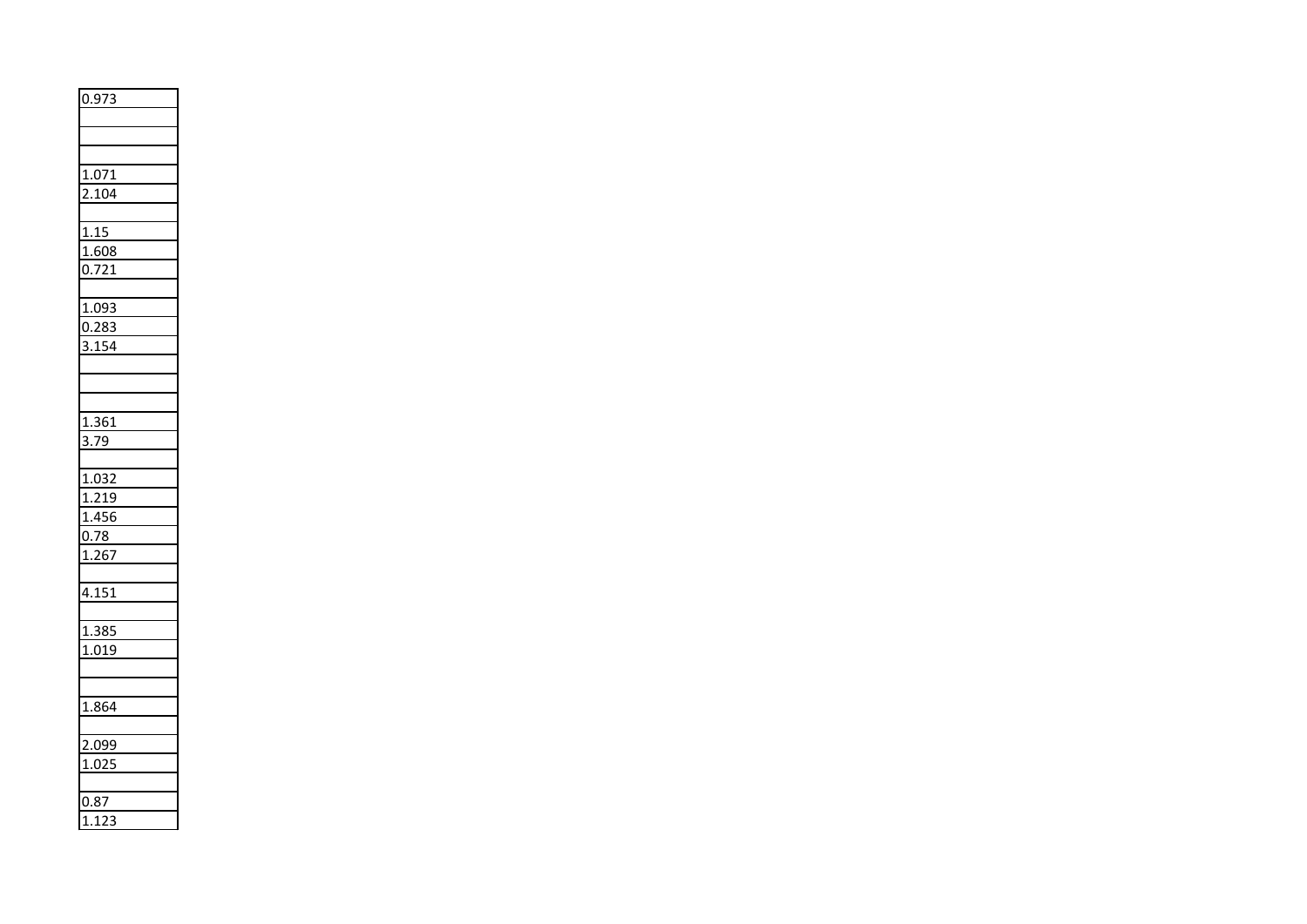| 0.928             |  |
|-------------------|--|
| 1.939             |  |
| 3.012             |  |
|                   |  |
| 1.202             |  |
| $\frac{1.825}{ }$ |  |
| 1.781             |  |
| 1.413             |  |
|                   |  |
|                   |  |
|                   |  |
| 1.5               |  |
| 4.143             |  |
| 0.487             |  |
| 2.118             |  |
| $\overline{5.6}$  |  |
|                   |  |
| 2.452             |  |
| 0.648             |  |
|                   |  |
| 3.322             |  |
|                   |  |
|                   |  |
| 2.446             |  |
|                   |  |
| 1.181             |  |
|                   |  |
|                   |  |
| 1.012             |  |
| 7.235             |  |
| 3.254             |  |
|                   |  |
| 1.932             |  |
|                   |  |
|                   |  |
| 1.673             |  |
|                   |  |
|                   |  |
| 1.064             |  |
|                   |  |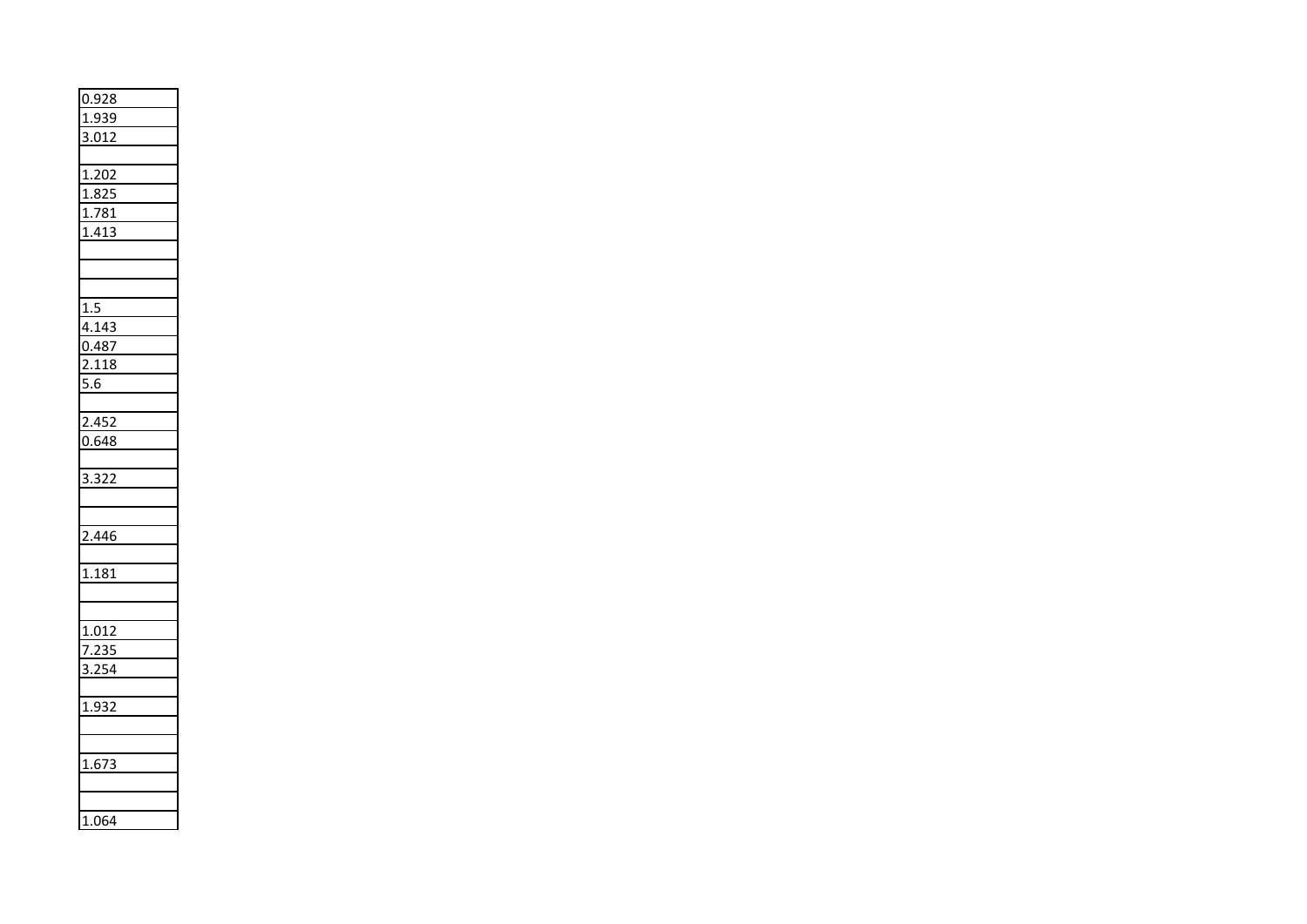| 0.898                 |  |
|-----------------------|--|
| <u>2.188</u>          |  |
| 0.714                 |  |
|                       |  |
| $\frac{6.276}{3.878}$ |  |
|                       |  |
| 0.86                  |  |
| 0.418                 |  |
| 2.778                 |  |
| 1.273                 |  |
| 0.296                 |  |
|                       |  |
|                       |  |
|                       |  |
|                       |  |
| 0.386                 |  |
| 0.615                 |  |
| 0.647                 |  |
| 0.489                 |  |
| 1.476                 |  |
|                       |  |
|                       |  |
|                       |  |
| 2.018                 |  |
| 0.959                 |  |
| 1.429                 |  |
|                       |  |
| 1.904                 |  |
| 0.923                 |  |
| 2.401                 |  |
| 1.286                 |  |
|                       |  |
| 3.547                 |  |
|                       |  |
| 3.745                 |  |
| 3.627                 |  |
| $\frac{34}{0.611}$    |  |
| 0.222                 |  |
| 2.195                 |  |
|                       |  |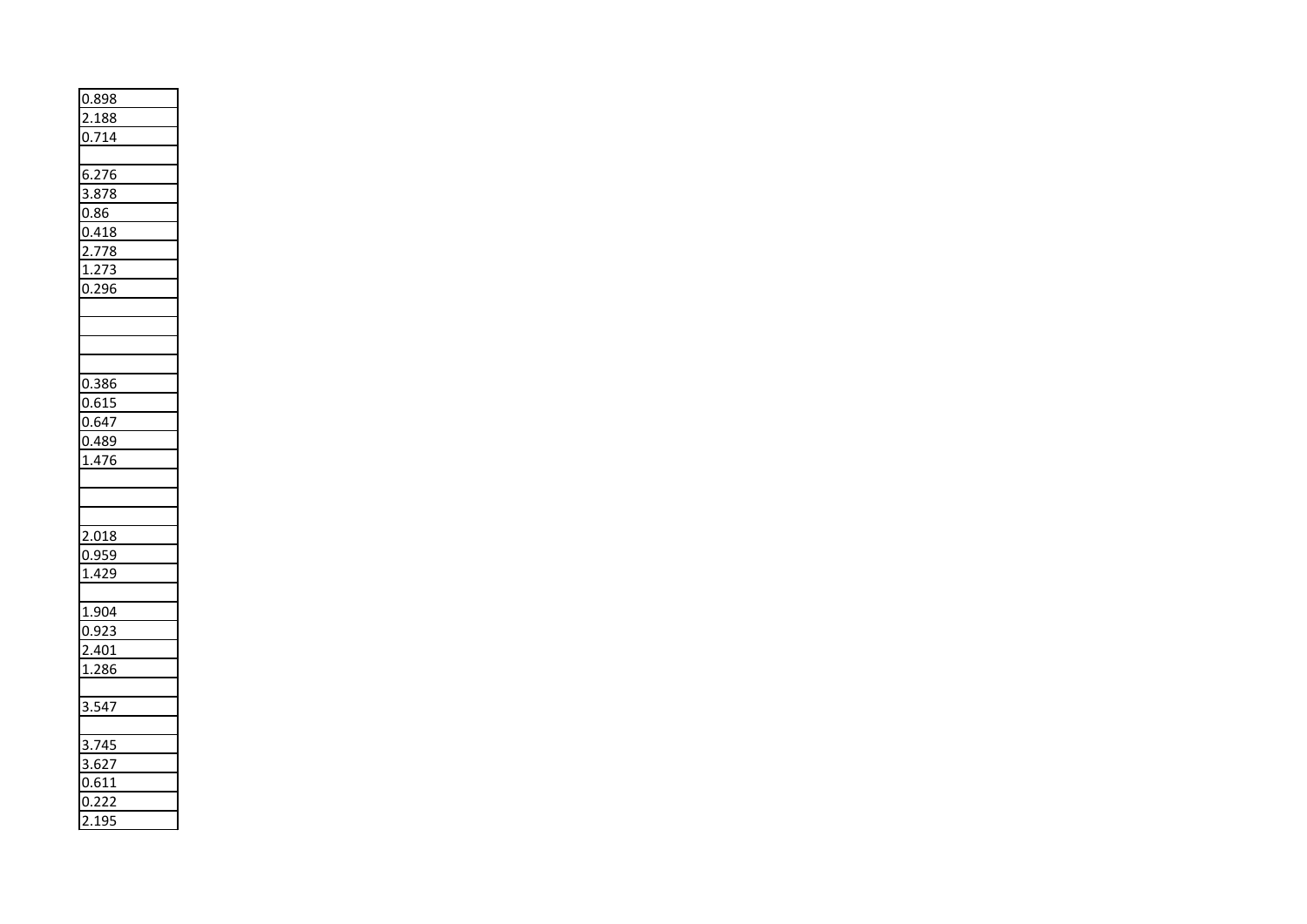| 2.17                    |  |
|-------------------------|--|
| 2.05                    |  |
|                         |  |
| 1.469                   |  |
| 0.909                   |  |
|                         |  |
| 1.718                   |  |
|                         |  |
| 1.07                    |  |
| 4.139                   |  |
|                         |  |
|                         |  |
| 1.469<br>1.995<br>1.471 |  |
| 0.84                    |  |
| 2.014                   |  |
| 0.556                   |  |
| 2.513                   |  |
|                         |  |
|                         |  |
|                         |  |
|                         |  |
| $\frac{1}{3.269}$       |  |
| 0.512                   |  |
|                         |  |
| 0.8                     |  |
| 0.34                    |  |
| 0.653                   |  |
| 1.522                   |  |
| 2.892                   |  |
| $\overline{1}$          |  |
| 1.394                   |  |
|                         |  |
|                         |  |
|                         |  |
| <u>1.394</u>            |  |
| 1.569                   |  |
|                         |  |
| 1.115                   |  |
|                         |  |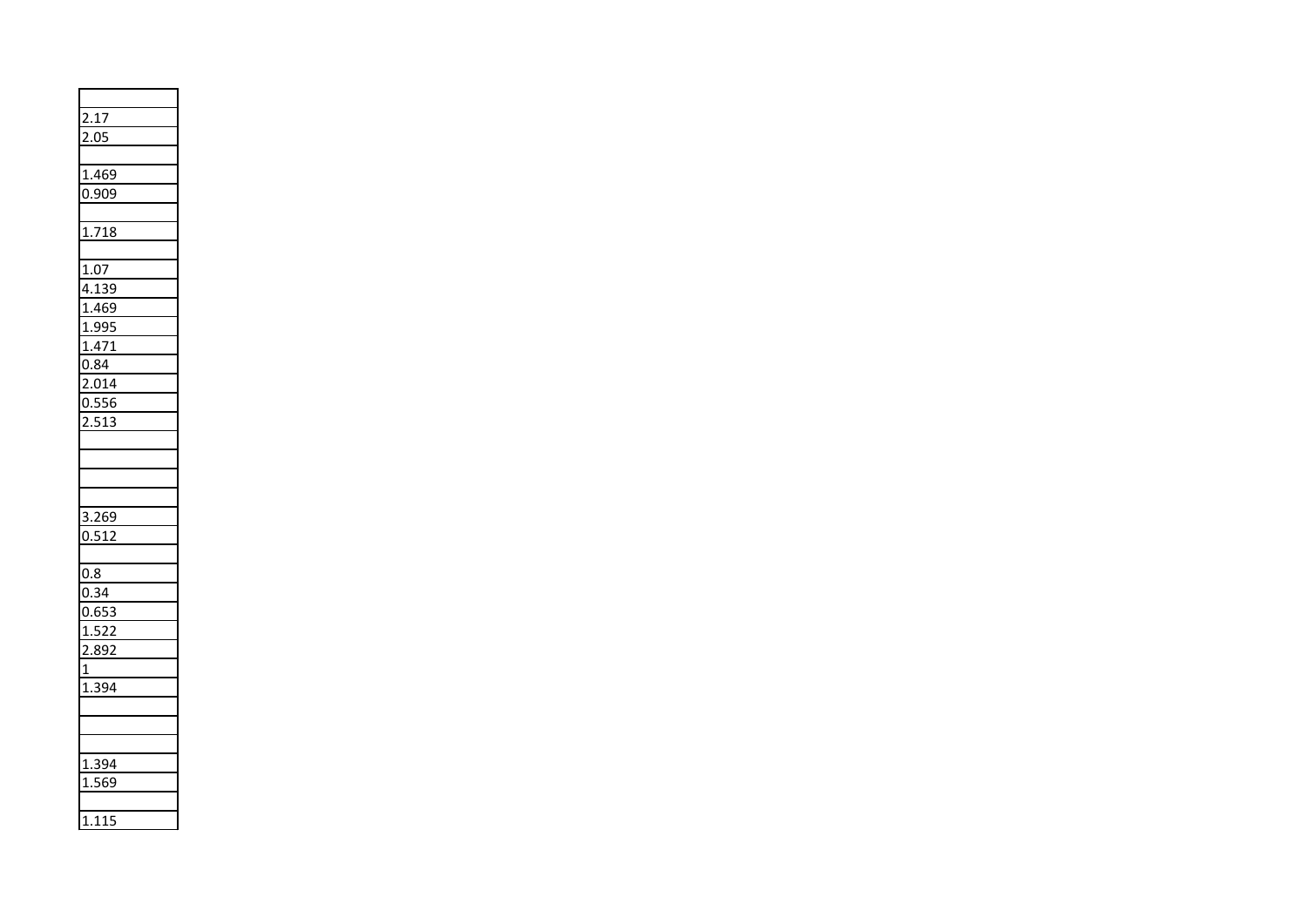| 1.83                           |
|--------------------------------|
| 2.38                           |
|                                |
| 5.327<br>1.267                 |
| 0.96                           |
| 1.255                          |
| 1.274                          |
| 0.75                           |
|                                |
| 1.028                          |
|                                |
| 1.397                          |
|                                |
| $\frac{1.514}{1.148}$<br>2.373 |
|                                |
|                                |
| 1.042                          |
| 0.637                          |
| 1.419                          |
| 4.127                          |
|                                |
| 1.738                          |
|                                |
| 1.129                          |
|                                |
| $\frac{0.528}{1.057}$          |
|                                |
|                                |
| 0.746                          |
| 1.07                           |
|                                |
| 1.292                          |
|                                |
|                                |
|                                |
| 0.192                          |
| 7.8                            |
|                                |
| 2.892                          |
|                                |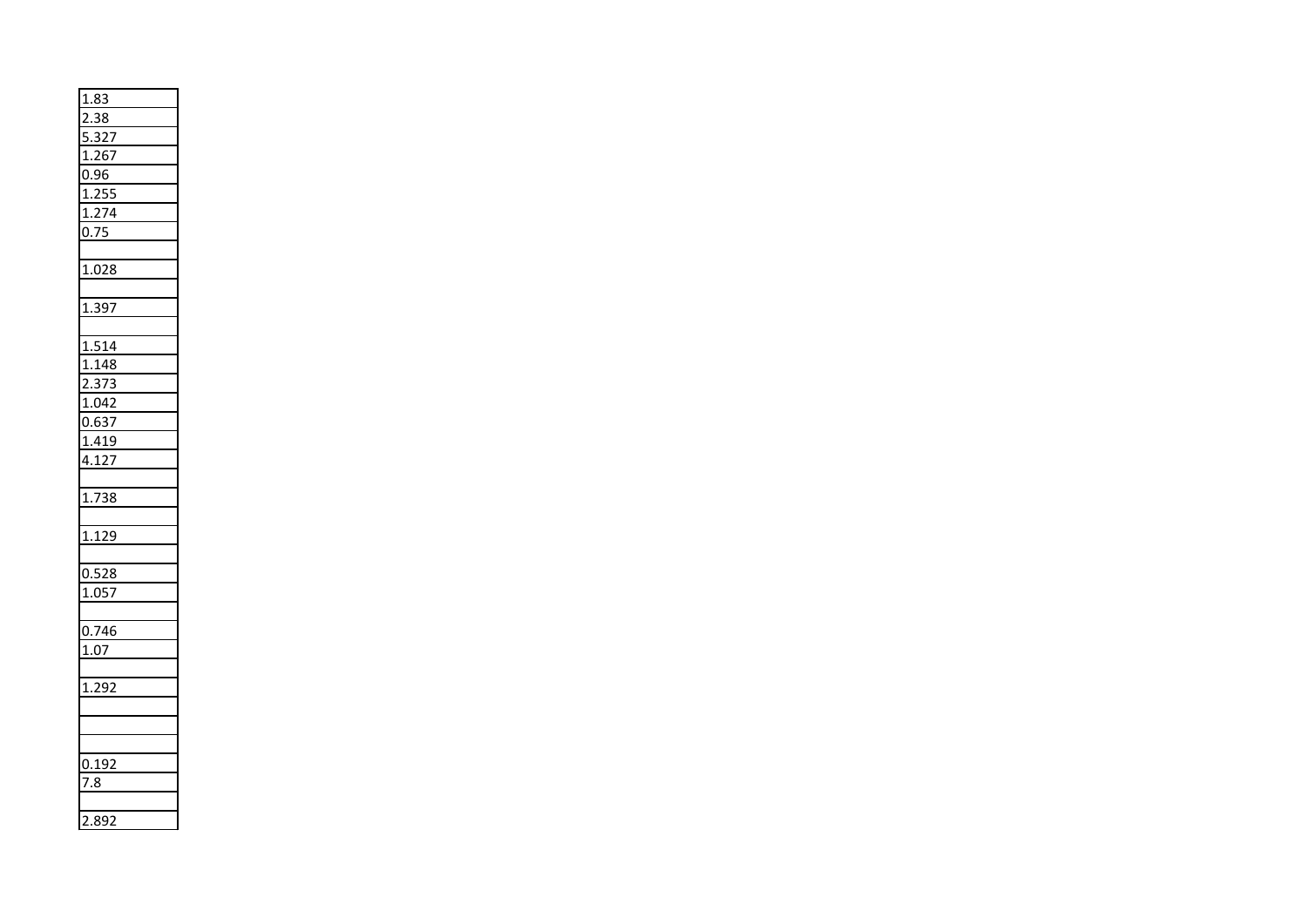| 2.257                                             |
|---------------------------------------------------|
| 3.234                                             |
| $\frac{3.776}{5}$                                 |
|                                                   |
|                                                   |
| 1.073                                             |
|                                                   |
| 1.08                                              |
| 0.658                                             |
| 8.6                                               |
| 3.798                                             |
| 2.088                                             |
| 1.65                                              |
|                                                   |
|                                                   |
| 1.570                                             |
| 2.04                                              |
| 1.269                                             |
|                                                   |
| 0.908                                             |
|                                                   |
| 6.297                                             |
|                                                   |
| 1.319<br>2.472<br>7.723<br>5.571<br>5.318<br>2.72 |
|                                                   |
|                                                   |
|                                                   |
|                                                   |
|                                                   |
| 0.59                                              |
|                                                   |
| 2.917                                             |
|                                                   |
|                                                   |
| $\frac{2.657}{2.73}$                              |
|                                                   |
|                                                   |
|                                                   |
| $\mathbf{1}$                                      |
|                                                   |